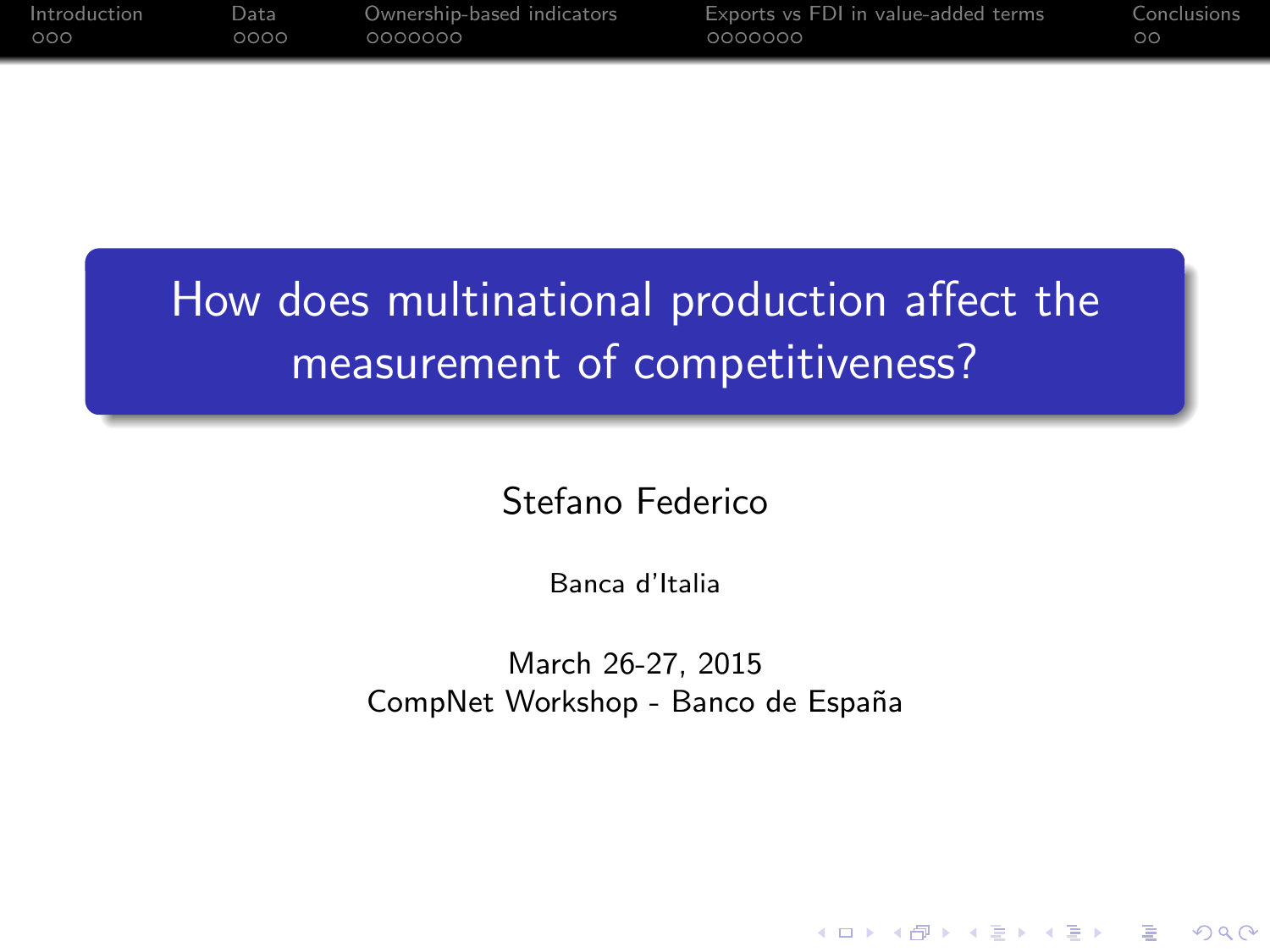| Introduction | Data | Ownership-based indicators | Exports vs FDI in value-added terms | Conclusions |
|--------------|------|----------------------------|-------------------------------------|-------------|
| 000          | 0000 | 0000000                    | 0000000                             | ററ          |
| Outline      |      |                            |                                     |             |







[Exports vs FDI in value-added terms](#page-16-0)

#### [Conclusions](#page-23-0)

K ロ ▶ K @ ▶ K 할 > K 할 > 1 할 > 1 이익어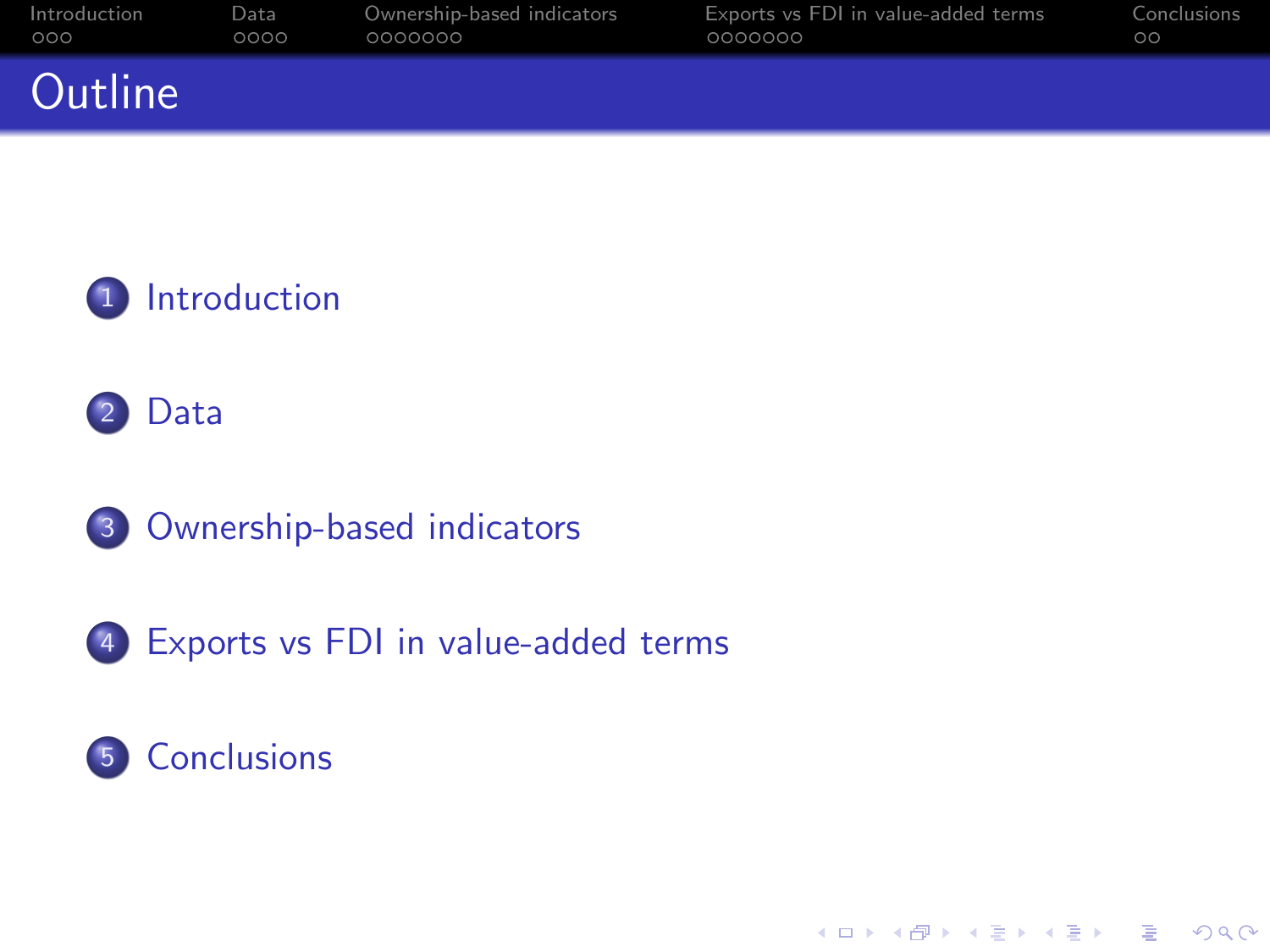| Introduction | Data | Ownership-based indicators | Exports vs FDI in value-added terms | Conclusions |
|--------------|------|----------------------------|-------------------------------------|-------------|
| $\bullet$    | ೧೧೧೧ | 0000000                    | 0000000                             | ററ          |
| Motivation   |      |                            |                                     |             |

- In a world with **multinational companies**, the geographical location of production does not coincide with the ownership of production...
- ... growing disconnect between domestic (geography-based) indicators and national (ownership-based) indicators
- This raises issues for several measures of **competitiveness**, based on the location of production, e.g.:
	- **•** Gross exports
	- Value added in exports
	- 'GVC income'
- <span id="page-2-0"></span>Question: How does multinational production affect the measurement of competitiveness (i.e. production capabilities in tradables)?

**KORK ERKER ADE YOUR**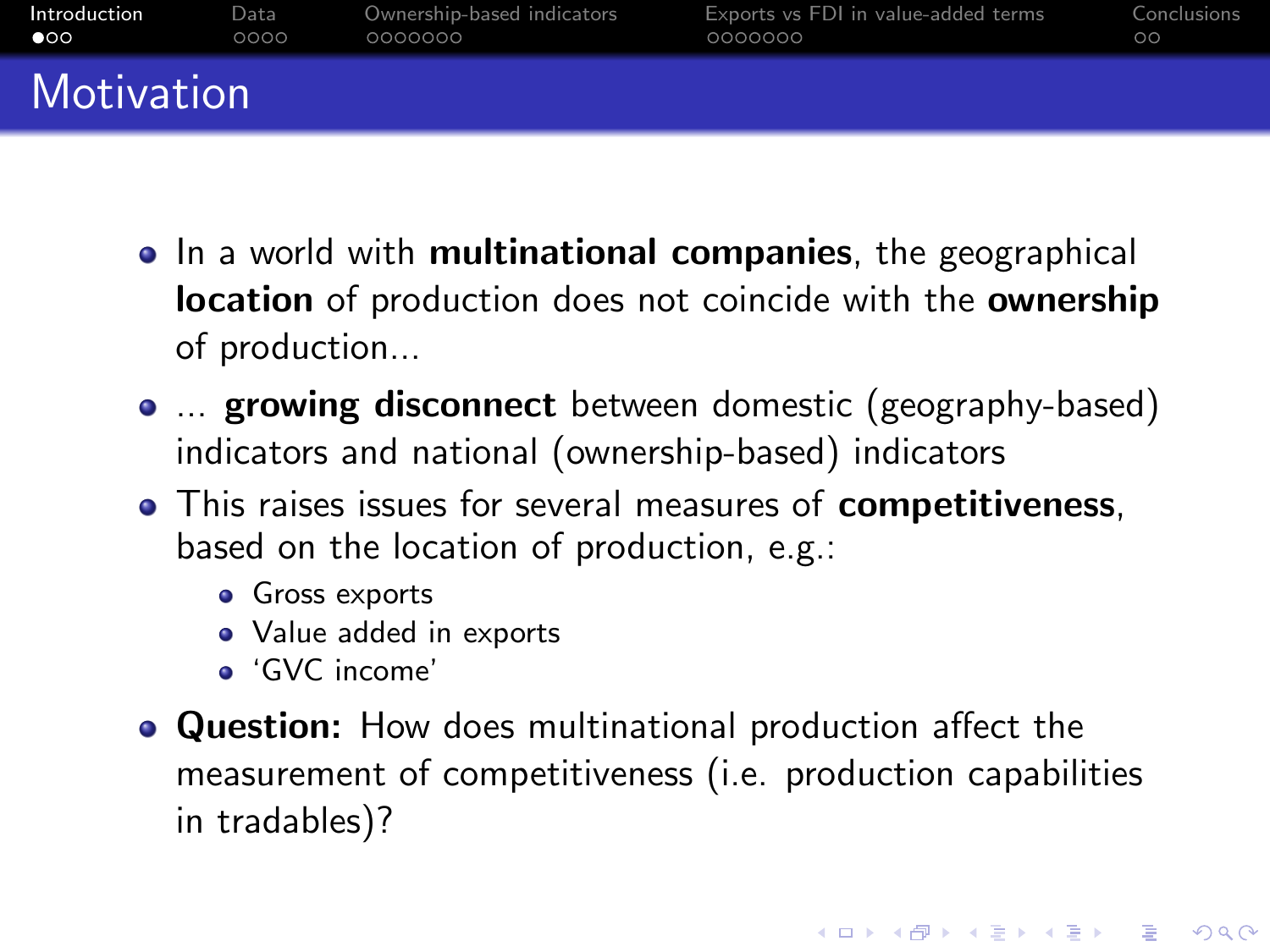| Introduction          | Data | Ownership-based indicators | Exports vs FDI in value-added terms | Conclusions |
|-----------------------|------|----------------------------|-------------------------------------|-------------|
| $\circ \bullet \circ$ | 0000 | 0000000                    | 0000000                             | ററ          |
| Our contribution      |      |                            |                                     |             |

- Assemble a unique bilateral dataset on foreign affiliates in the manufacturing sector of 44 countries
	- Value added and factor incomes broken down according to location of activity and ultimate owner country
- Compute **ownership-based** measures of production capabilities
	- Value added by nationality of firms
	- Value added by nationality of factors involved in production
- **•** Evaluate exports and FDI using a common metric based on value added
	- Value added in exports versus value added of foreign affiliates

**KORK ERKER ADE YOUR**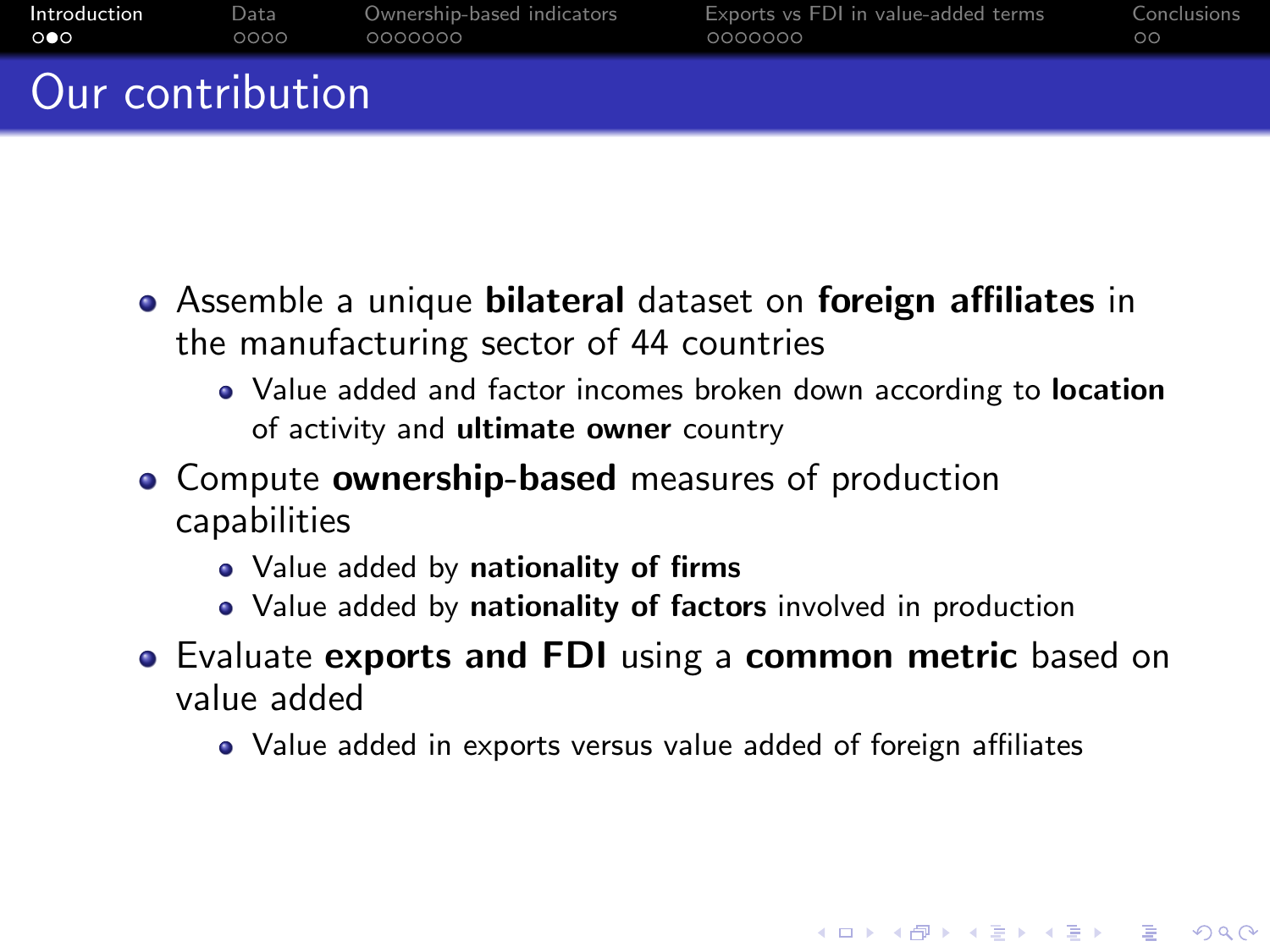| __           |      |                            |                                     |             |
|--------------|------|----------------------------|-------------------------------------|-------------|
| Introduction | Data | Ownership-based indicators | Exports vs FDI in value-added terms | Conclusions |
| ററ           | OOOO | 0000000                    | 0000000                             | ററ          |

Related literature

- Ownership-based approach (applications to the U.S. and Japan)
	- Baldwin and Kimura 1998, Kimura and Baldwin 1998, Lipsey et al. 1998
	- This paper: much larger set of countries
- FDI and multinational production
	- Fukui and Lakatos 2012, Ramondo 2014, Ramondo et al. 2013, Alviarez 2014
	- **•** This paper: more detailed dataset with a longer time span
- Global value chains (GVC)
	- Johnson and Noguera 2012, Johnson 2014, Koopman, Wang and Wei 2014
	- This paper: value-added approach to the analysis of exports and production by foreign affiliates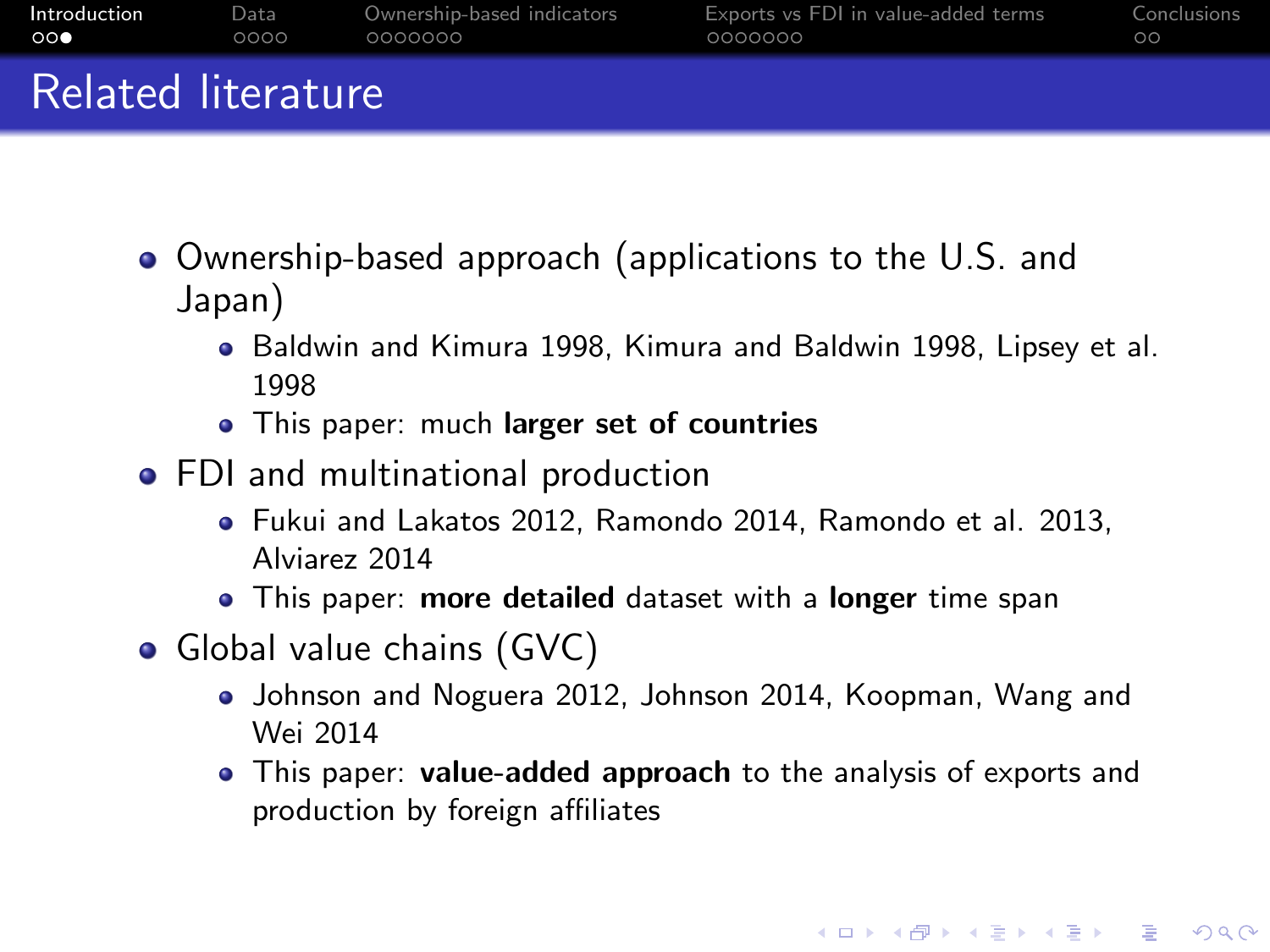|              |               | . Nata astronomia della attacce lugge di cattano |                                     |             |
|--------------|---------------|--------------------------------------------------|-------------------------------------|-------------|
| OOO.         | $\bullet$ 000 | .0000000                                         | 0000000                             | ററ          |
| Introduction | Data :        | Ownership-based indicators                       | Exports vs FDI in value-added terms | Conclusions |

#### Dataset on multinational production

- We build an innovative bilateral dataset on multinational production for 44 countries and a RoW aggregate
	- 44 countries account for more than 90% of world manufacturing value added
	- Years: 2004-2011
	- Manufacturing sector as a whole
- For each **country pair** we report the following variables:
	- **a** Turnover
	- **•** Employment
	- Value added
	- Labor compensation (Wages and social benefits)
	- Capital compensation (Gross operating surplus)
- <span id="page-5-0"></span>Examples
	- Value added by German-owned affiliates in Hungary
	- Capital compensation of U.S.-owned affiliates in Brazil

**KORK ERKER ADE YOUR**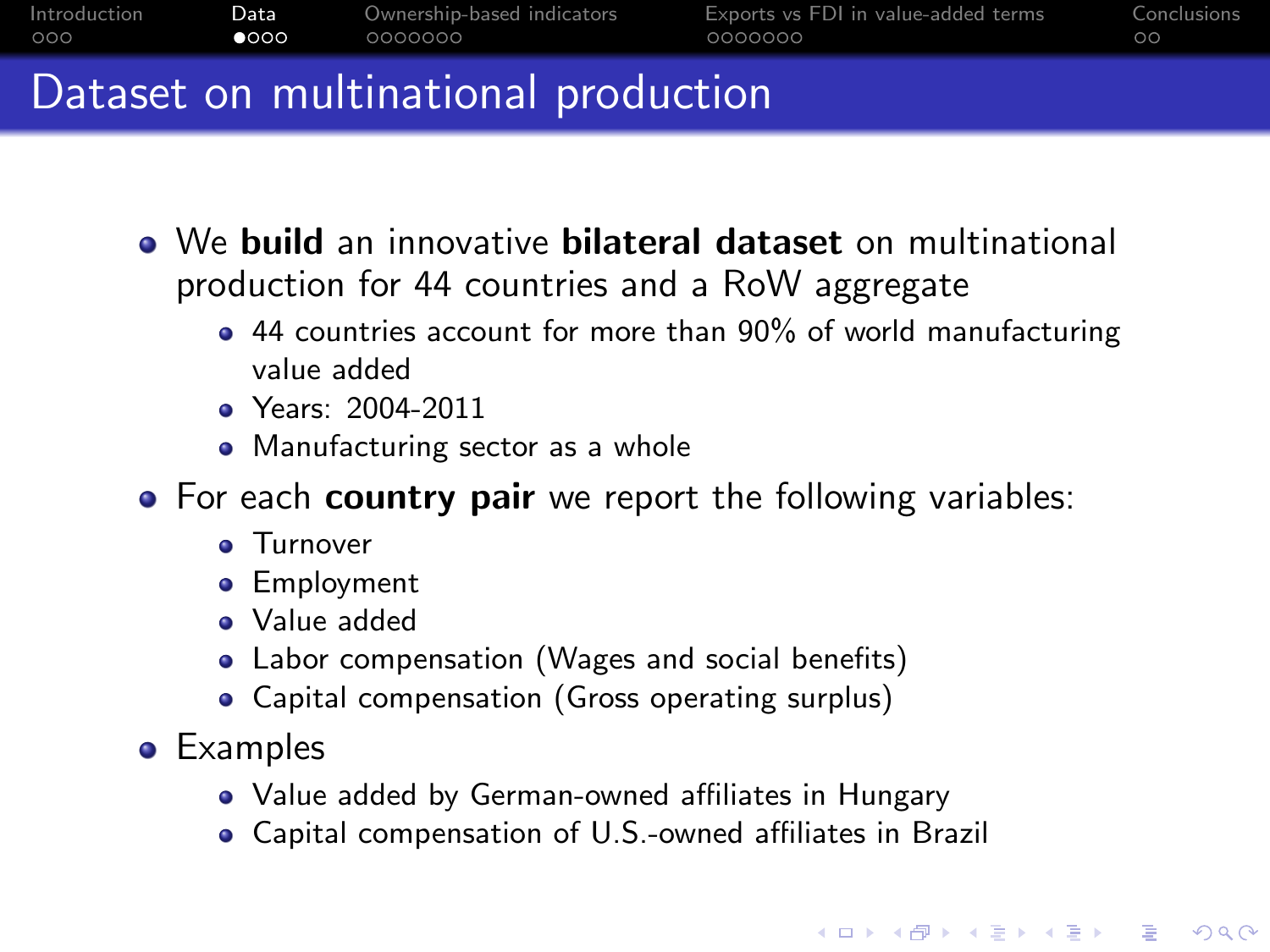| Introduction   | Data | Ownership-based indicators | Exports vs FDI in value-added terms | Conclusions |
|----------------|------|----------------------------|-------------------------------------|-------------|
| 000            | ററെ  | 0000000                    | 0000000                             | ററ          |
| <b>Sources</b> |      |                            |                                     |             |

- Inward and outward foreign affiliates statistics (FATS)
	- **OECD. Eurostat and national sources**
	- Data on majority-owned firms only (50% rule), by ultimate controlling country
- BvD Orbis: worldwide firm-level data
	- Used to estimate main aggregates for country pairs without FATS data
- **•** Estimation methods
	- Interpolation, extrapolation and application of foreign affiliates' average ratios by location country
	- Impose consistency with inward total reported by location country
	- Ensure consistency with total activity in the manufacturing sector of the location country (WIOD and national sources)
- FATS data account for about 80% of sales of foreign affiliates worldwide ( $>90\%$  in large advanced economies) but only 60% of value added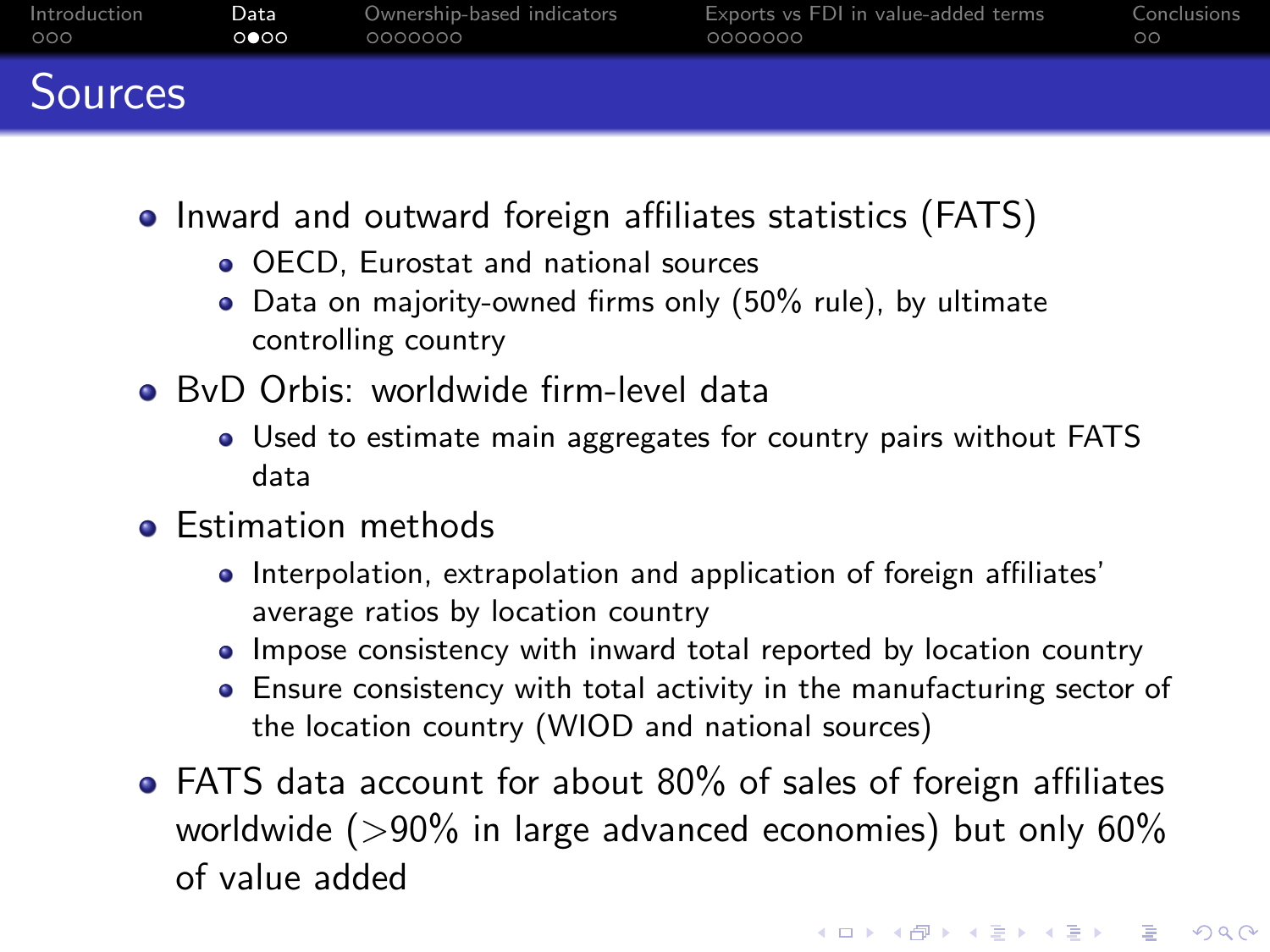| Introduction | Data | Ownership-based indicators | Exports vs FDI in value-added terms | Conclusions |
|--------------|------|----------------------------|-------------------------------------|-------------|
| 000          | റററെ | 0000000                    | 0000000                             | ററ          |
| Caveats      |      |                            |                                     |             |

- Several caveats should be borne in mind
- Issues regarding FATS data
	- Exceptions to the ultimate owner and majority-owned principles
	- Asymmetries between inward and (mirror) outward statistics
- Issues regarding non-FATS data
	- Representativeness of Orbis
	- Reliability of imputation methods
- **o** Other issues
	- **•** Dataset covers only the manufacturing sector
	- Transfer pricing: allocation of value added in favor of tax havens

**KORK ERKER ADE YOUR** 

**•** Figures should be taken as **rough estimates**, esp. for country-pairs for which data from official sources is not available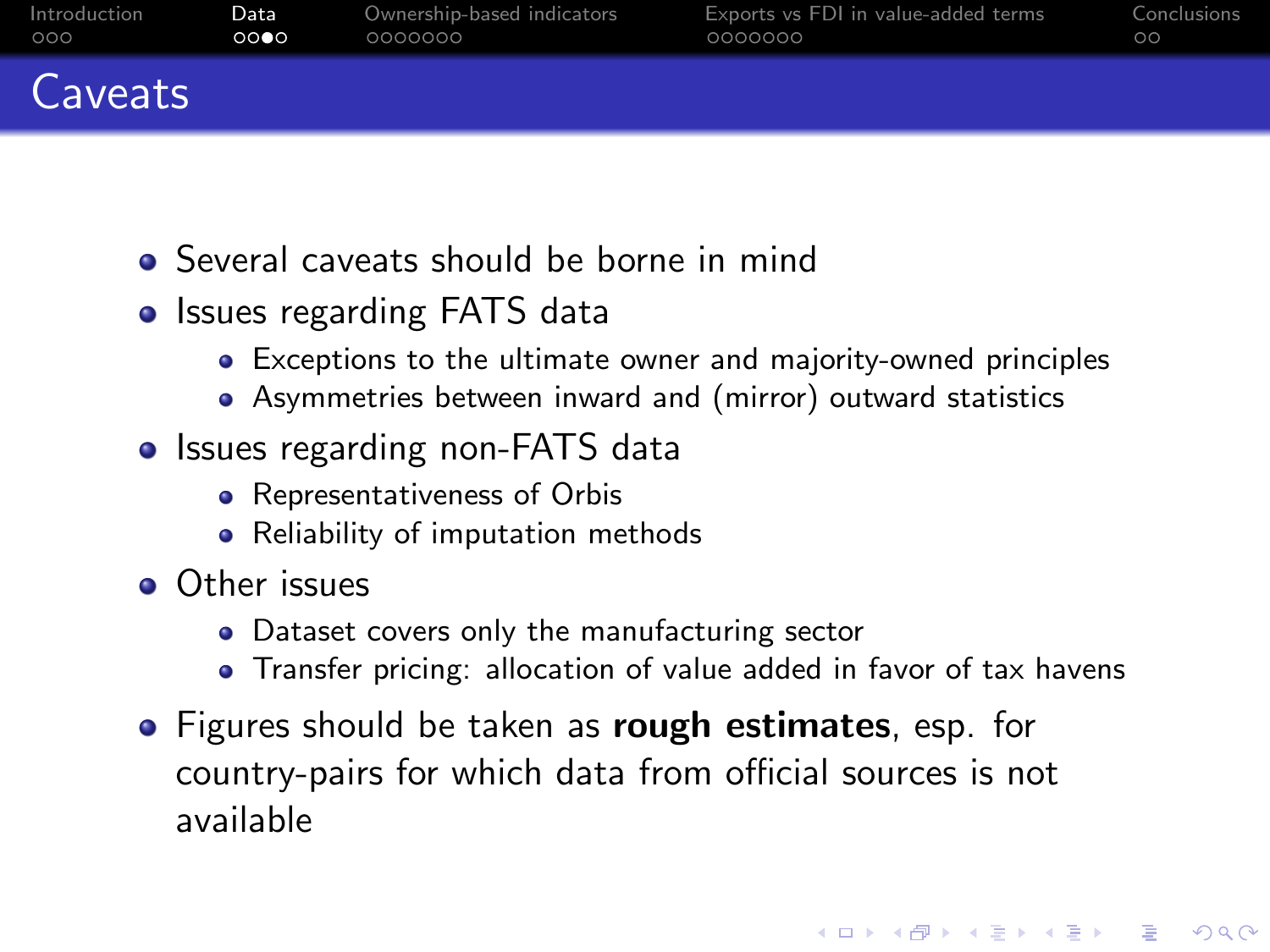|              |      | Foreign affiliates (manufacturing; 2011) |                                     |             |
|--------------|------|------------------------------------------|-------------------------------------|-------------|
| Introduction | Data | Ownership-based indicators               | Exports vs FDI in value-added terms | Conclusions |
| 000          | 0000 | 0000000                                  | 0000000                             | ററ          |

| Global activity of foreign affiliates (USD billion) |                                        |
|-----------------------------------------------------|----------------------------------------|
|                                                     | Foreign affiliates % of world manufact |

\_\_\_\_

<span id="page-8-0"></span>

|                      |       | Foreign affiliates % of world manufacturing |
|----------------------|-------|---------------------------------------------|
| <b>Sales</b>         | 9337  | 21.2                                        |
| Employment           | 26758 | 6.7                                         |
| Value added          | 2052  | 18.0                                        |
| Labor compensation   | 1012  | 18.3                                        |
| Capital compensation | 1040  | 17.7                                        |

メロトメ 伊 トメミトメミト ニミー りんぴ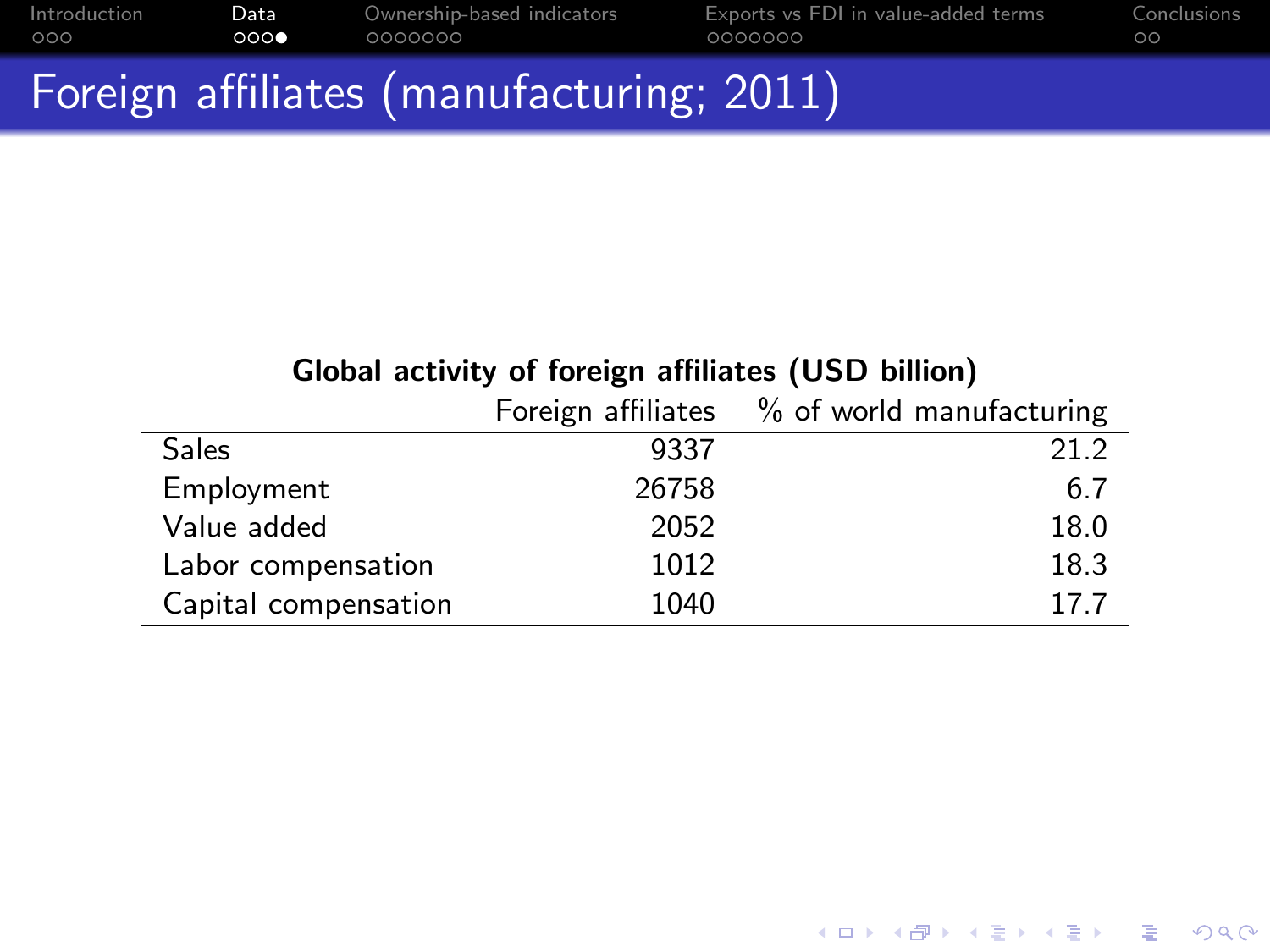| Introduction | Data | Ownership-based indicators | Exports vs FDI in value-added terms | Conclusions |
|--------------|------|----------------------------|-------------------------------------|-------------|
| 000          | ററററ | 00000007                   | 0000000                             | ററ          |
| $\sim$       |      |                            | .                                   |             |

#### Ownership-based measures of production capabilities

- Define *location* with first subscript and *ownership* with second subscript
- Value added by **location** ("domestic")

$$
VAilocation = VAi,i + \sum_{j \neq i} VAi,j
$$
 (1)

• Value added by nationality of firms

$$
VA_i^{firms} = VA_{i,i} + \sum_{j \neq i} VA_{j,i}
$$
 (2)

<span id="page-9-0"></span>• Value added by nationality of factors

$$
VA_i^{factors} = VA_{i,i} + \sum_{j \neq i} LAB_{i,j} + \sum_{j \neq i} CAP_{j,i}
$$
 (3)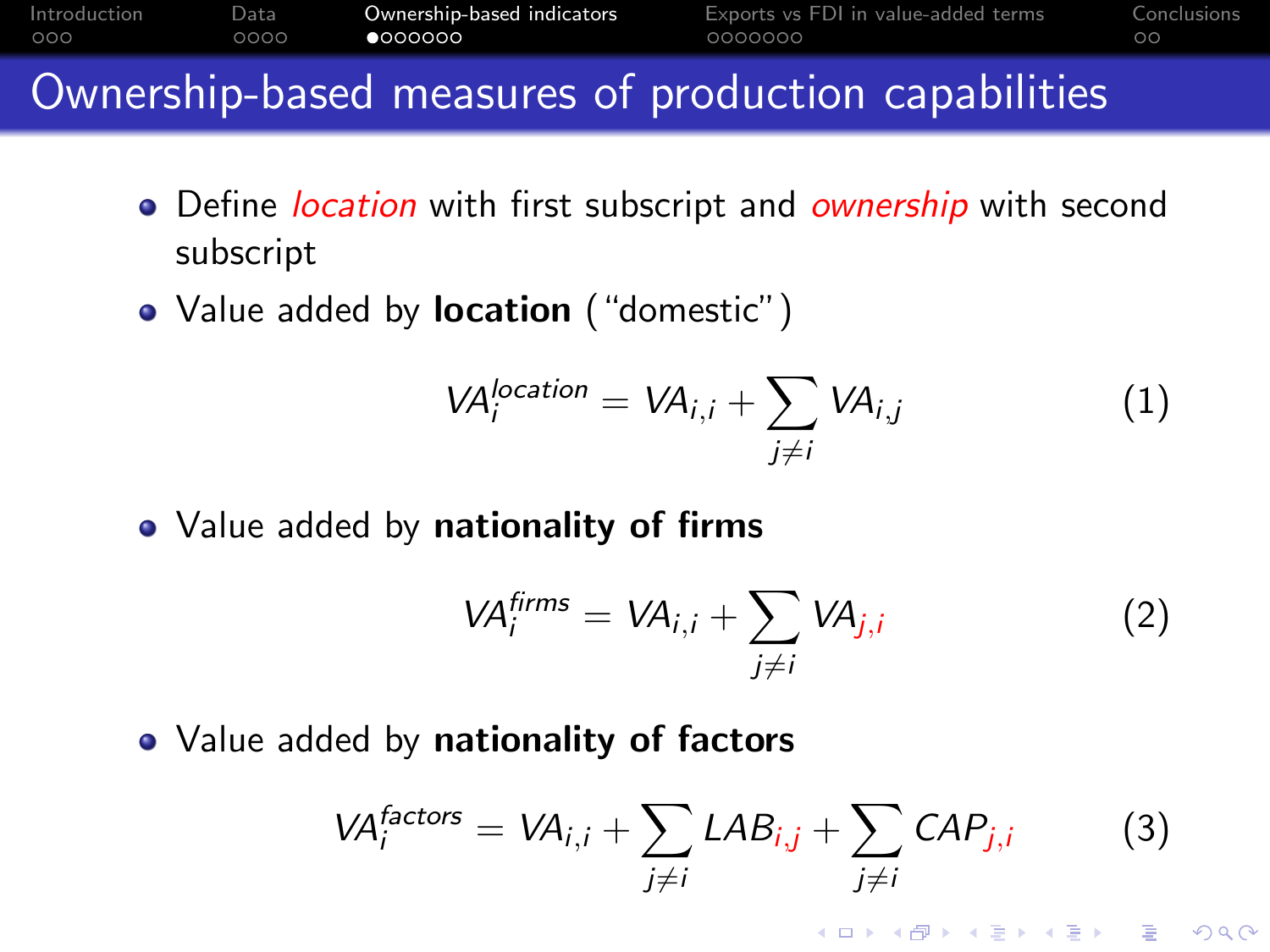| Introduction | Data | Ownership-based indicators | Exports vs FDI in value-added terms | Conclusions |
|--------------|------|----------------------------|-------------------------------------|-------------|
| 000          | 0000 | 0000000                    | 0000000                             | ററ          |
|              |      |                            |                                     |             |

#### How to interpret ownership-based measures?

- VA by nationality of firms
	- Measures the global capabilities of domestically-owned firms (combining capital, management, proprietary technology with labor at home or abroad)
- VA by nationality of factors
	- Measures the global value added generated by national factors (labor at home, capital at home or abroad)
- **•** These indicators capture important aspects of the competitiveness of a country's firms or factors of production...
- ... which could be used to supplement competitiveness indicators based on the location of the activity (Lipsey et al. 1998)

4 D > 4 P + 4 B + 4 B + B + 9 Q O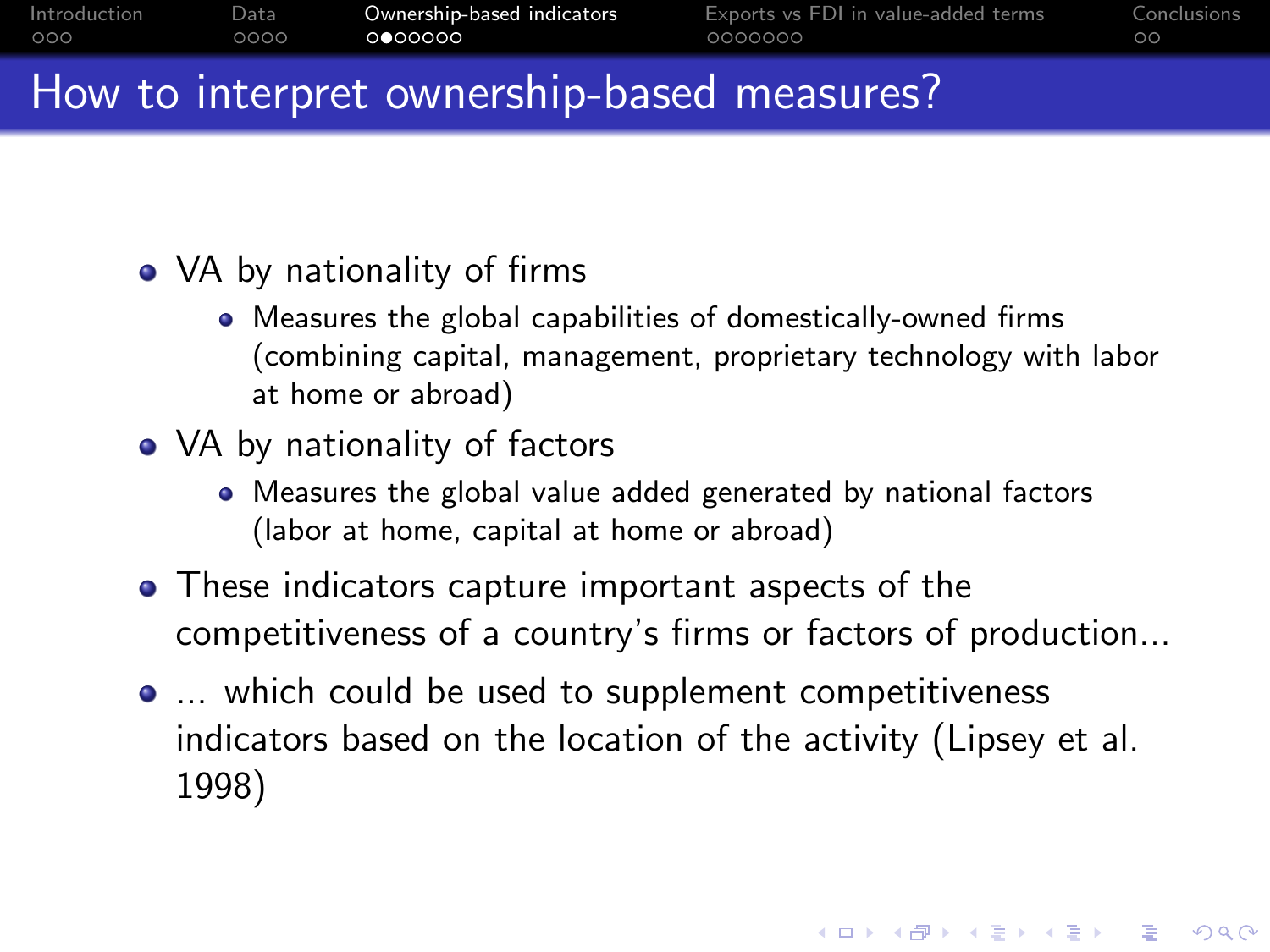[Introduction](#page-2-0) [Data](#page-5-0) [Ownership-based indicators](#page-9-0) [Exports vs FDI in value-added terms](#page-16-0) [Conclusions](#page-23-0)  $0000$ 0000000  $\Omega$ 

#### Ownership-based and location-based VA (2011)

#### How does value added by nationality of firms (or factors) differ from value added by location of activity?



**KOD KAR KED KED E YORA** 

- VA by nationality of firms is 25% larger for France and UK...
- $\bullet$  ...15% larger for Japan, 10% larger for Germany and US
- <span id="page-11-0"></span>**...** and 15-30% smaller for large emerging countries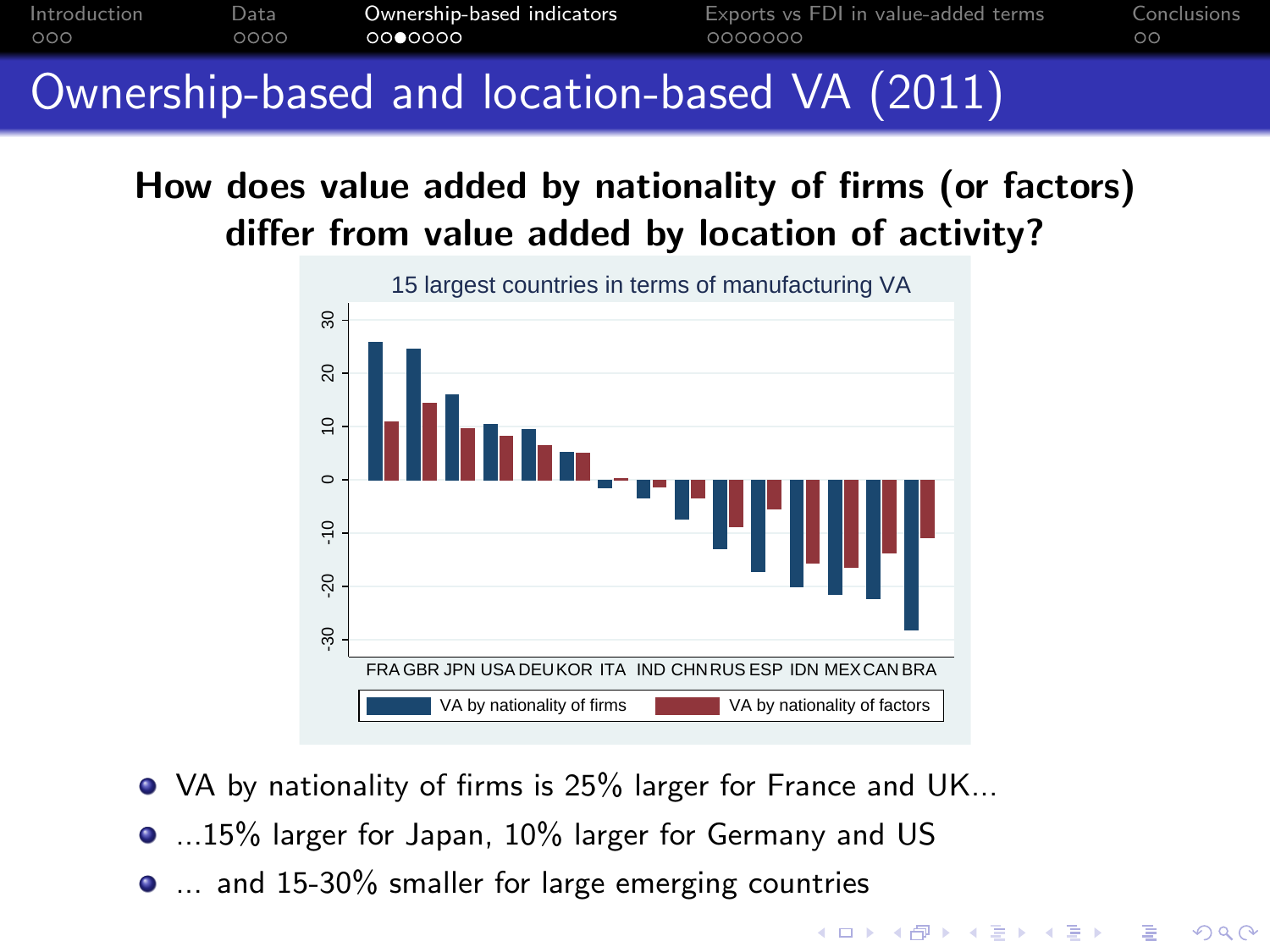[Introduction](#page-2-0) [Data](#page-5-0) **[Ownership-based indicators](#page-9-0)** [Exports vs FDI in value-added terms](#page-16-0) [Conclusions](#page-23-0)<br>000 000 000**0000** 000**0000** 000000 0000000 000  $0000$ 0000000  $\circ$ 

## Ownership-based and location-based VA (2011)

#### How does value added by nationality of firms (or factors) differ from value added by location of activity?



- Large differences also among other euro area countries
- VA by nationality of firms larger than domestic VA (75% for Netherlands, 40% for Finland)...
- <span id="page-12-0"></span>... but 20-40% smaller in Belgium, Slovenia, Ir[ela](#page-11-0)[nd](#page-13-0) [a](#page-11-0)[nd](#page-12-0) [S](#page-13-0)[lo](#page-8-0)[v](#page-9-0)[a](#page-15-0)[k](#page-16-0)[ia](#page-8-0)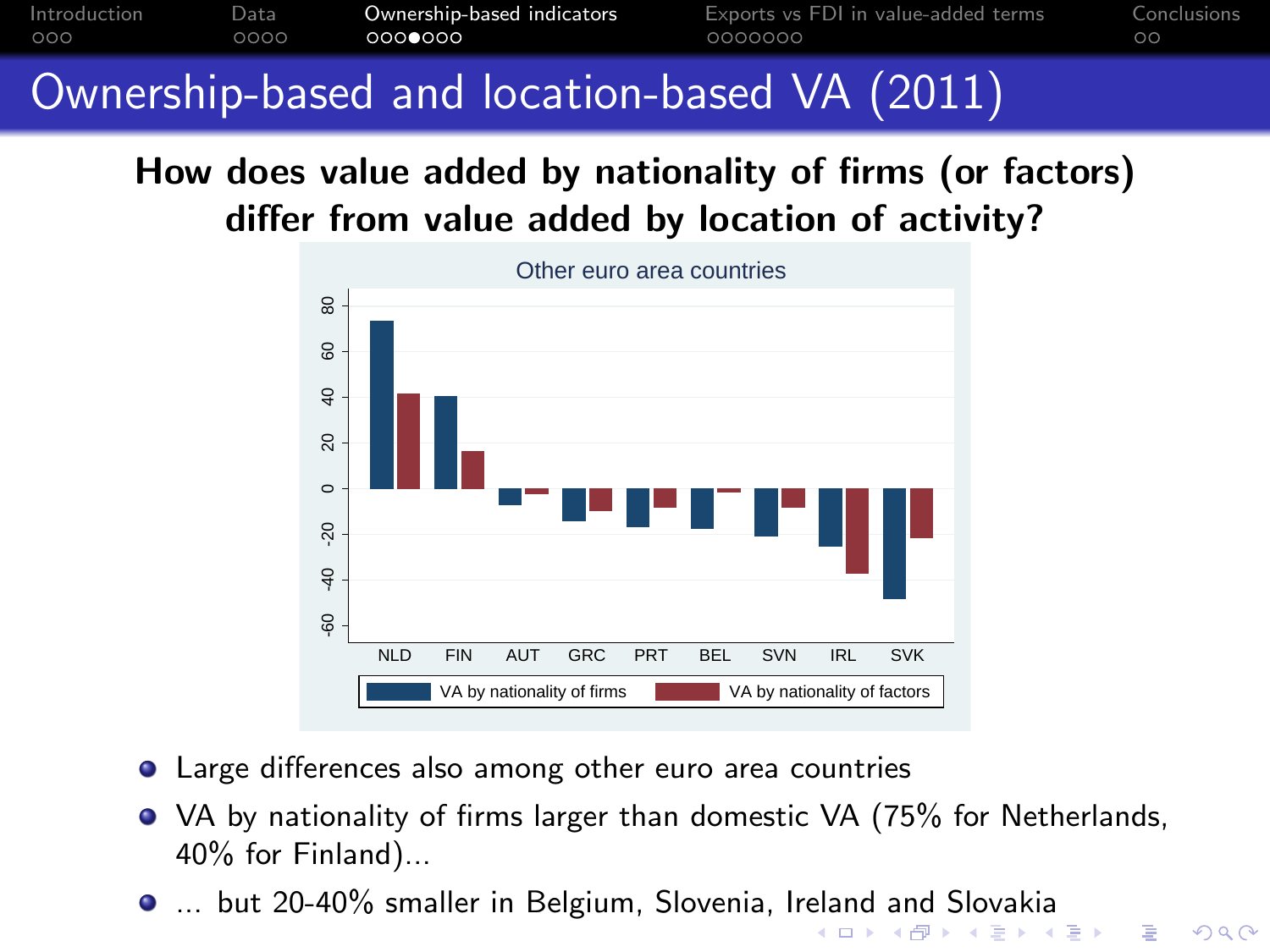

# Ownership-based and location-based VA (2004-2011)

#### Comparing changes in world market shares on VA by location, by nationality of firms or factors



**•** France's market share decreases by 39% in terms of VA by location but only by 24% in terms of VA by nationality of firms

 $2Q$ 

<span id="page-13-0"></span> $\bullet$  Similar pattern for Japan (-29% vs -24%) and UK (-42% vs -34%)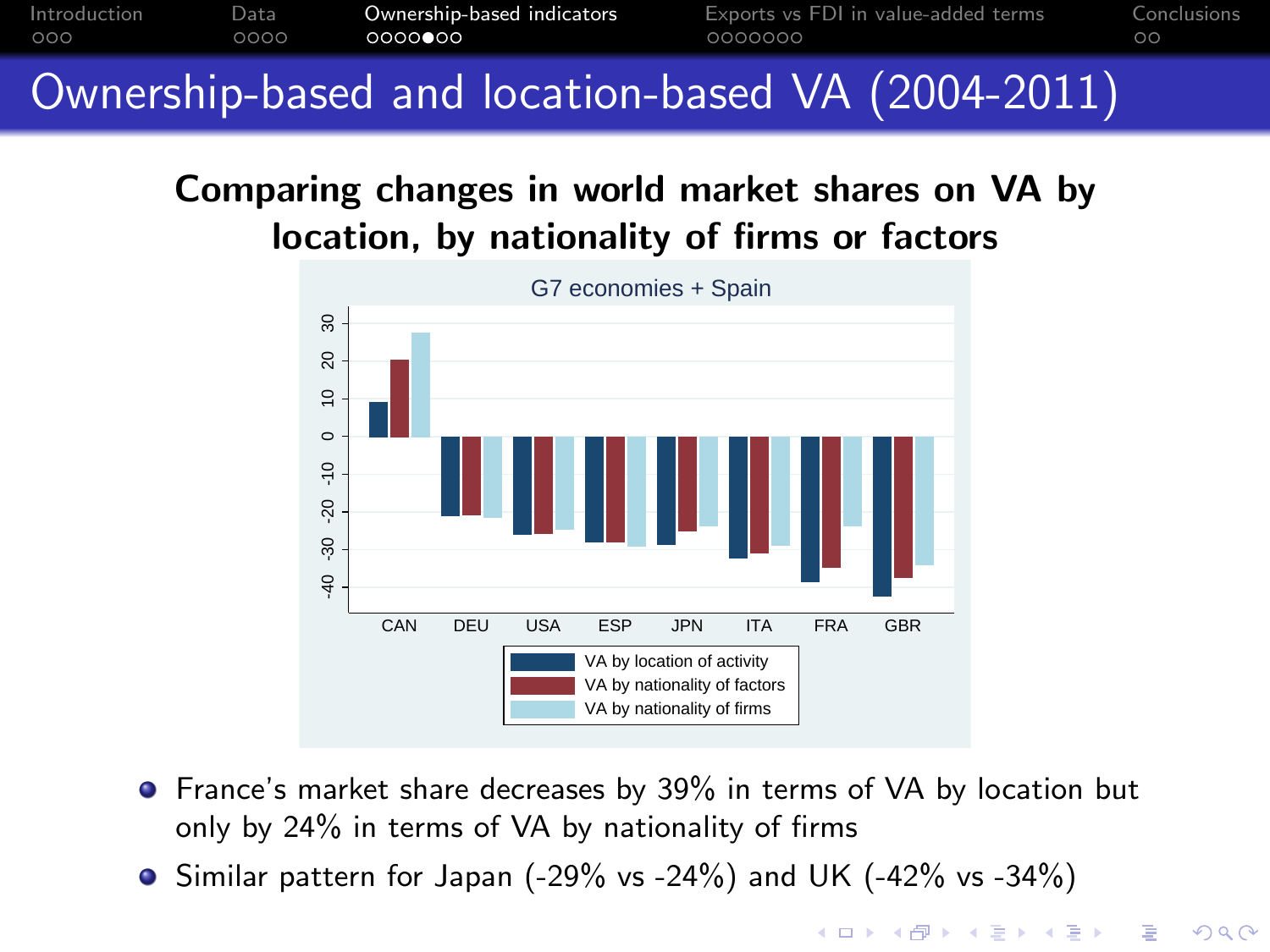

#### Comparing changes in world market shares on VA by location, by nationality of firms or factors



Differences are significant also among other euro area countries (esp. Austria, Belgium, Finland and Ireland)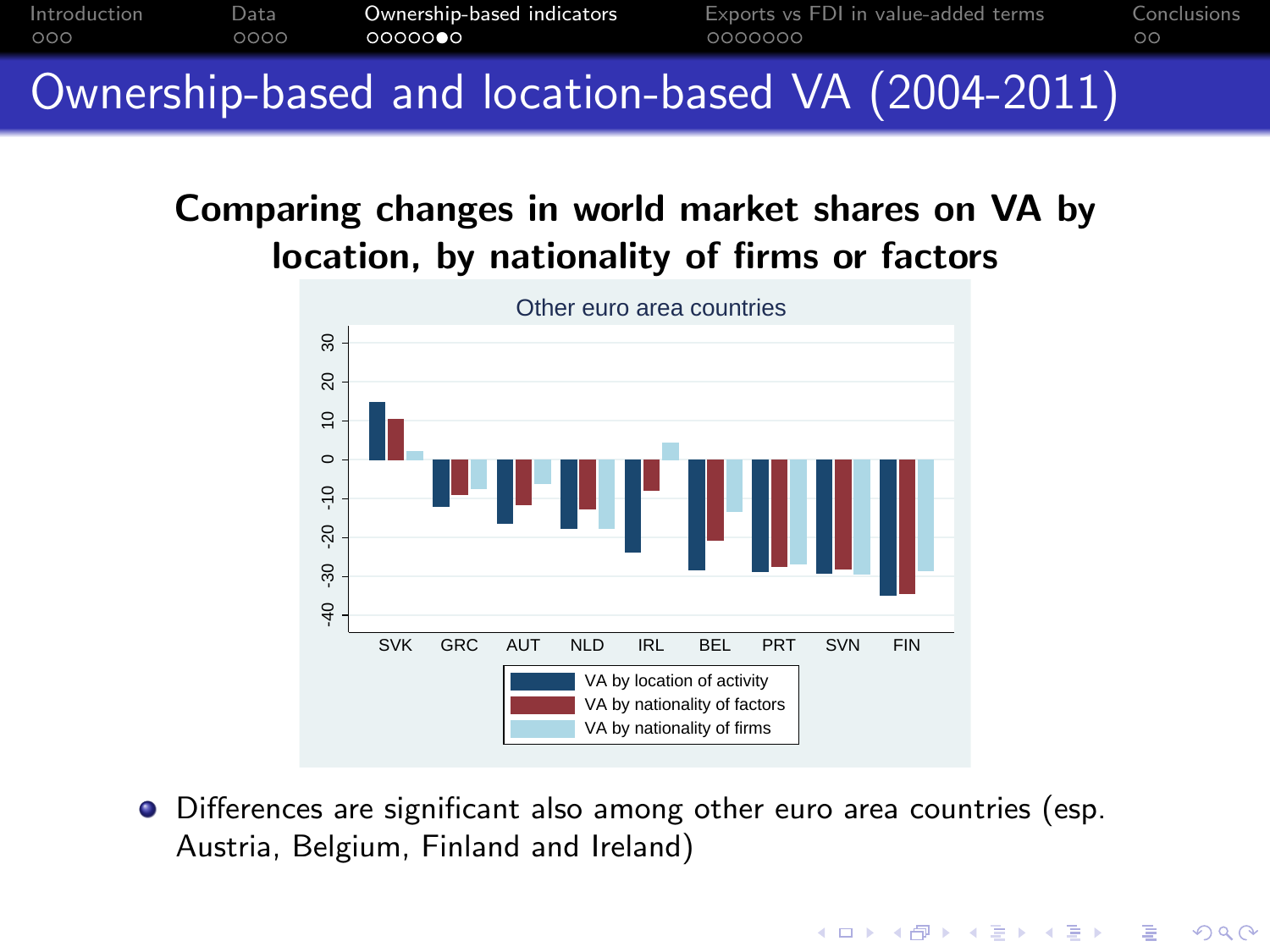

#### Comparing changes in world market shares on VA by location, by nationality of firms or factors



**KORK STRAIN A BAR SHOP** 

<span id="page-15-0"></span>• Differences are less pronounced for large emerging countries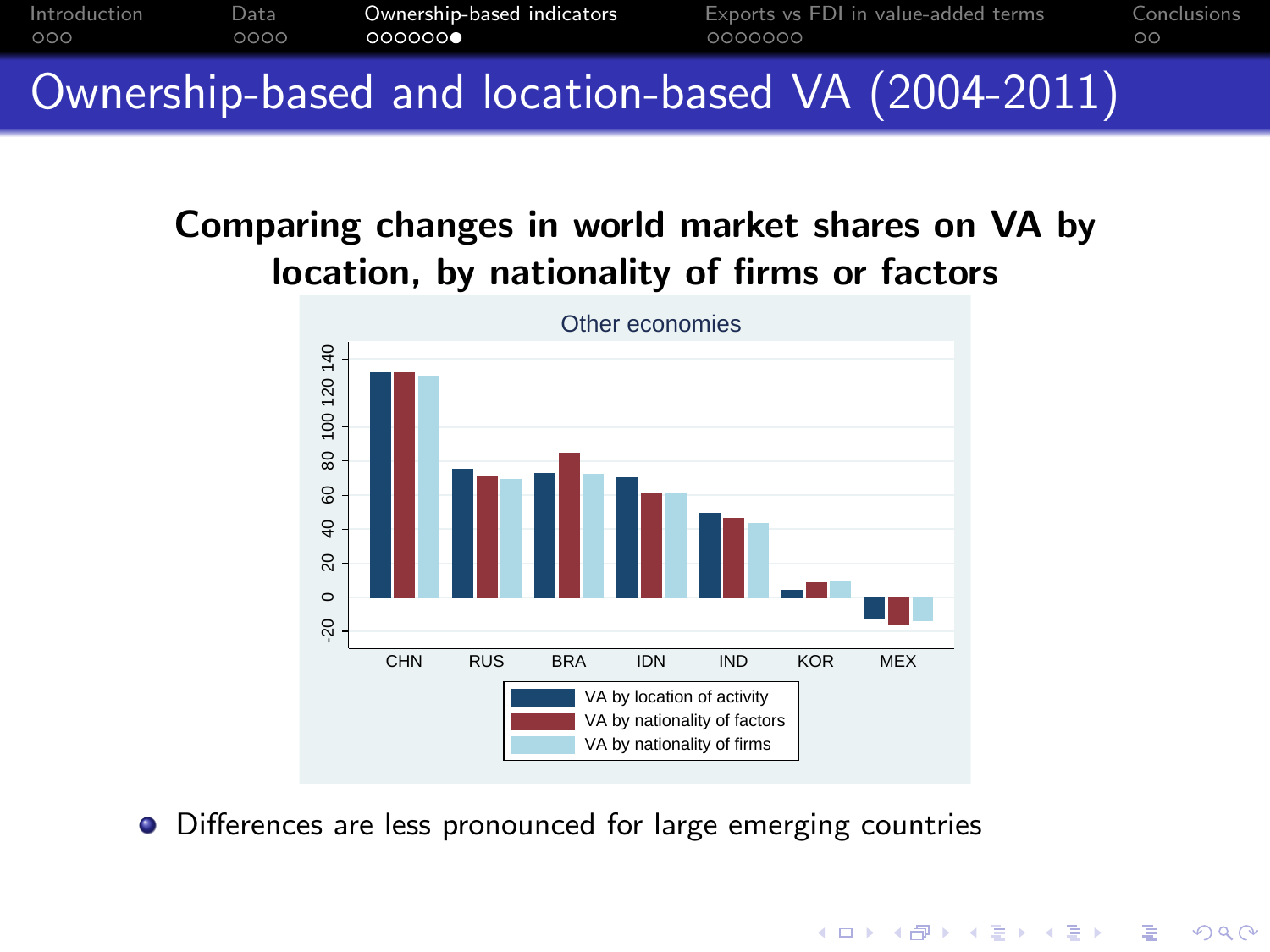| Introduction | Data  | Ownership-based indicators | Exports vs FDI in value-added terms | Conclusions |
|--------------|-------|----------------------------|-------------------------------------|-------------|
| 000          | nono. | 0000000                    | <b>©െറററ</b>                        | ററ          |
|              |       |                            |                                     |             |

#### Value-added approach to exports vs FDI

 $\bullet$  Define  $Y_i$  as value added to serve foreign markets, either via exports or foreign affiliates

$$
Y_i = VAX_i + VAFA_i \tag{4}
$$

 $VAX_i$  = value added in exports (GDP in exports)  $VAFA_i$  = value added of foreign affiliates

- Fully comparable and non-duplicative metric (Baldwin and Kimura 1998)
- <span id="page-16-0"></span>• Implicit assumptions (which reflect data issues)
	- Value added of foreign affiliates entirely serves foreign markets
	- An ownership-based measure would exclude exports of foreign-owned companies (second term below)

$$
Y_i = VAX_{i,i} + \sum_{j \neq i} VAX_{i,j} + VAFA_i
$$
 (5)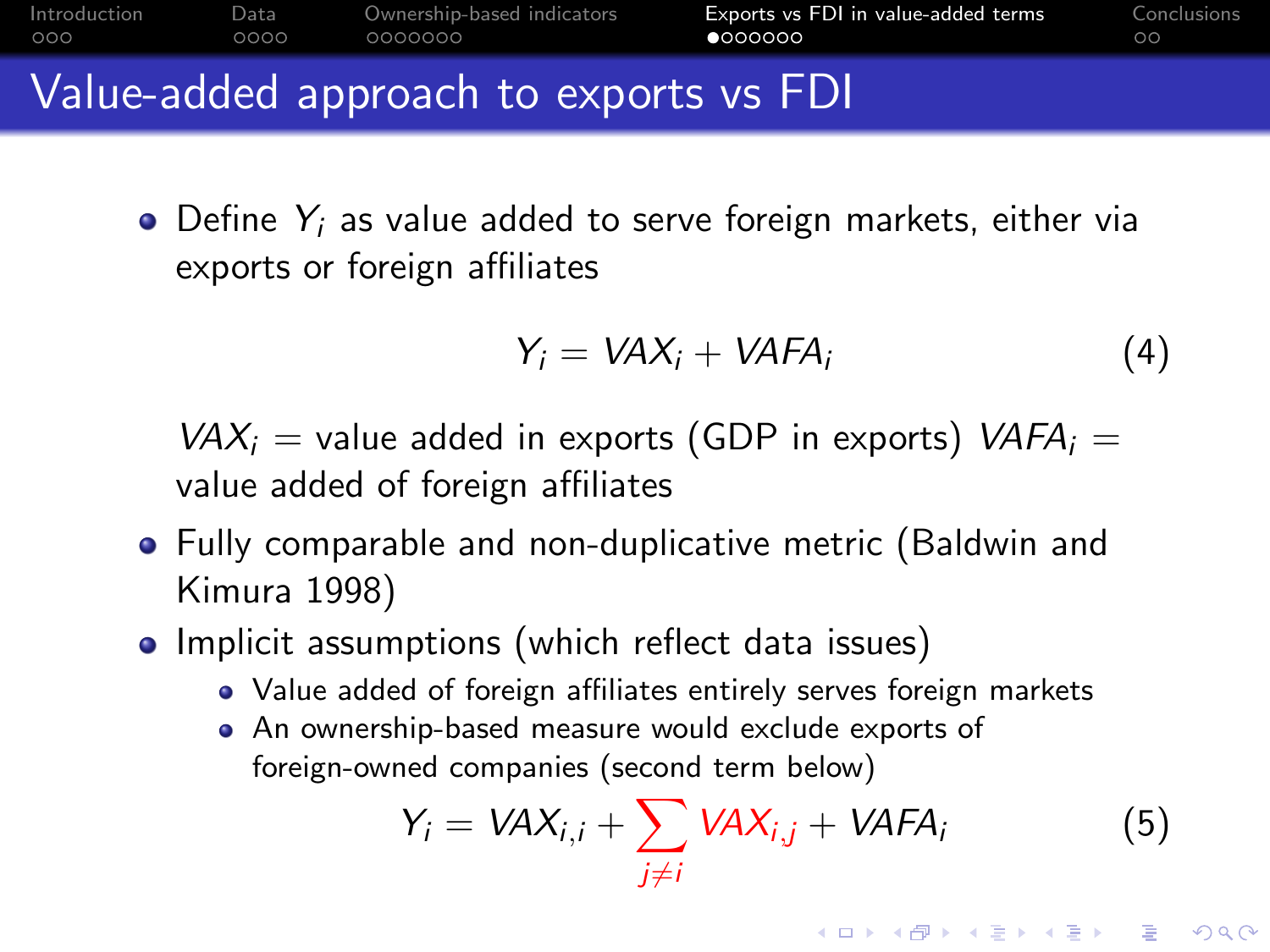| 000 | ററററ | .0000000                               | 0000000 | ററ |
|-----|------|----------------------------------------|---------|----|
|     |      | World market shares on exports and FDI |         |    |

• World market share in terms of  $VAX_i$ 

$$
SHVAX_i = \frac{VAX_i}{\sum_i VAX_i}
$$
 (6)

• World market share in terms of  $Y_i$  (VAX<sub>i</sub> + VAFA<sub>i</sub>)

$$
SHY_i = \frac{(VAX_i + VAFA_i)}{\sum_i (VAX_i + VAFA_i)}
$$
(7)

K ロ > K @ > K 할 > K 할 > → 할 → ⊙ Q ⊙

• Manufacturing sector only for both  $VAX_i$  and  $VAFA_i$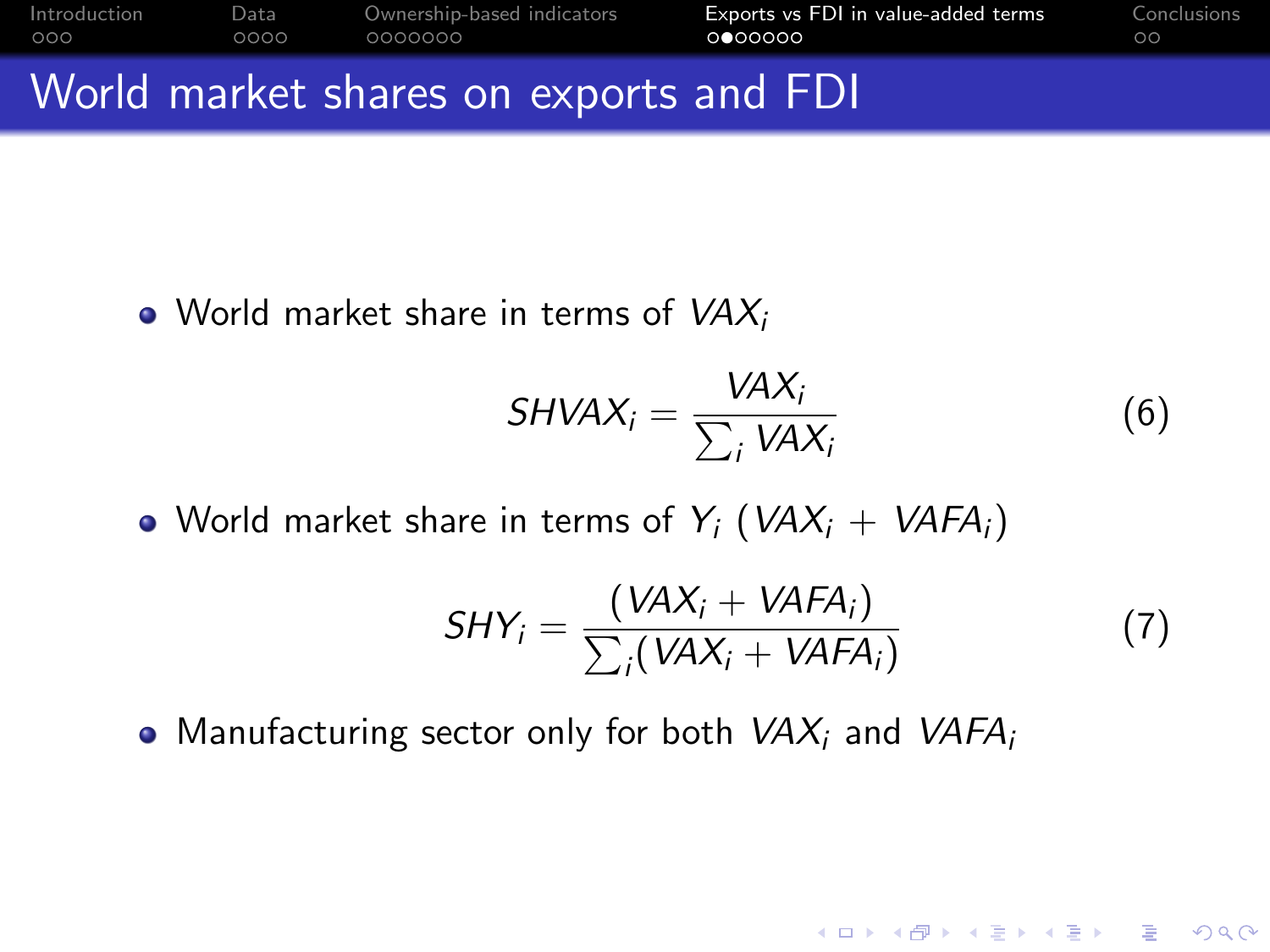

#### What happens to world market shares on VA in exports if we include the VA of foreign affiliates?



● 30% increase for UK and US, 10% increase for France and Japan

- no change for Germany, 7% decrease for Italy
- **•** up to 20% decrease for large emerging countries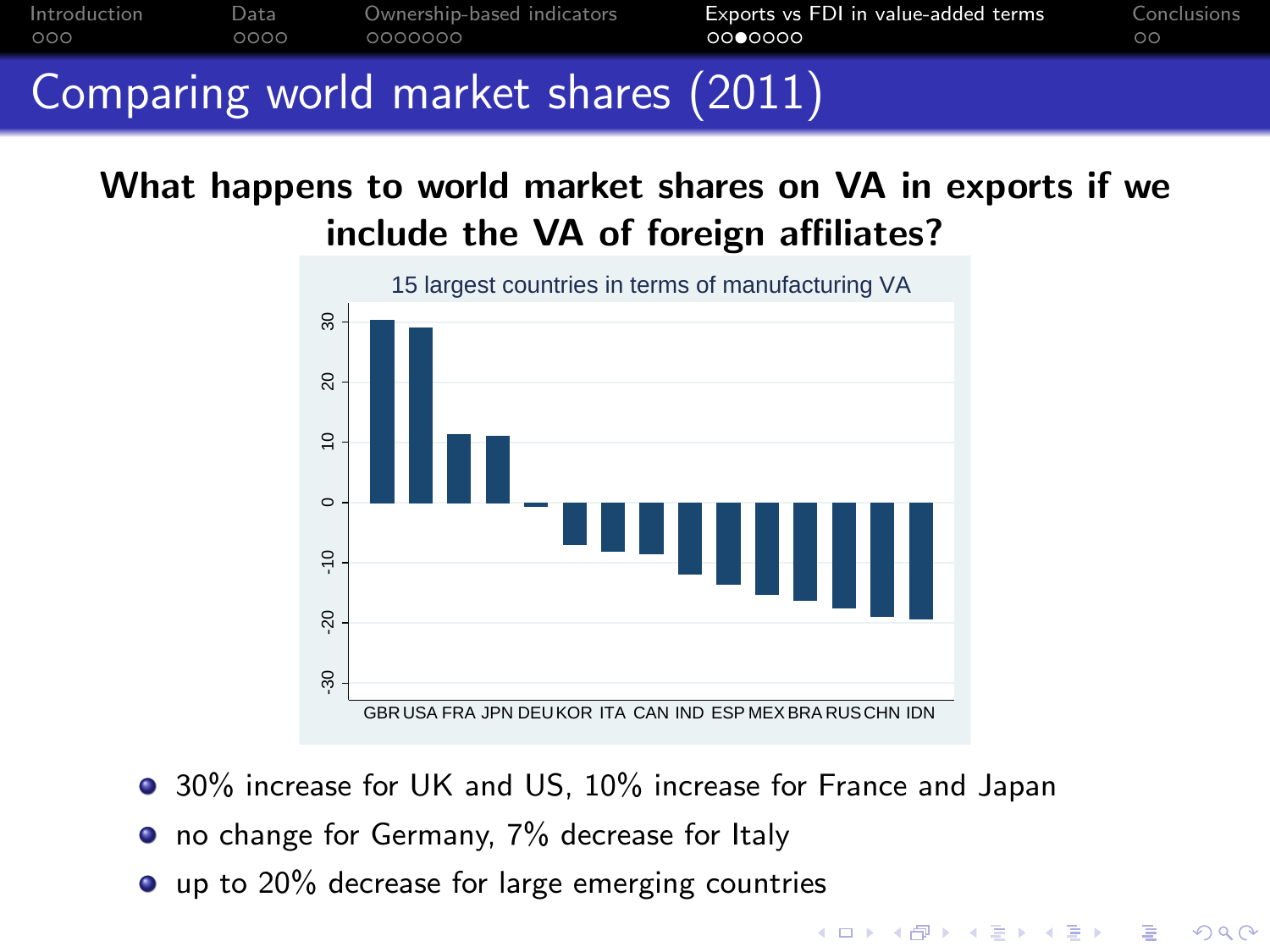

#### What happens to world market shares on VA in exports if we include the VA of foreign affiliates?



30% increase for Netherlands, 20% increase for Finland, 15% for Ireland up to 15% decrease for Portugal, Slovakia, Slovenia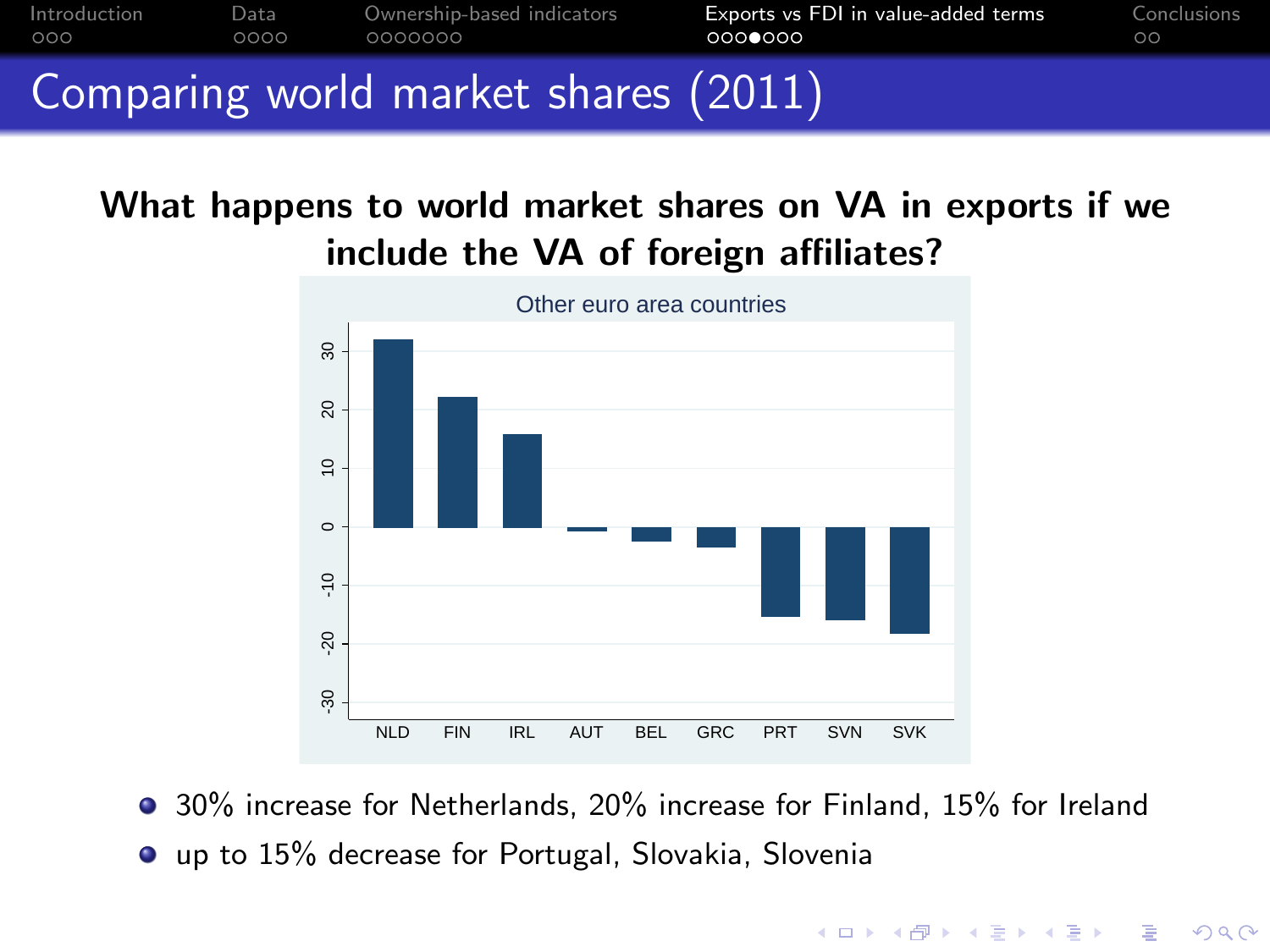

Comparing changes in world market shares (2004-2011)

#### What happens to changes in world market shares on VA in exports if we include the VA of foreign affiliates?



- Japan's loss of market share becomes only 13% (from 23%)
- Similar pattern for France, Italy (Chrysler effect) and UK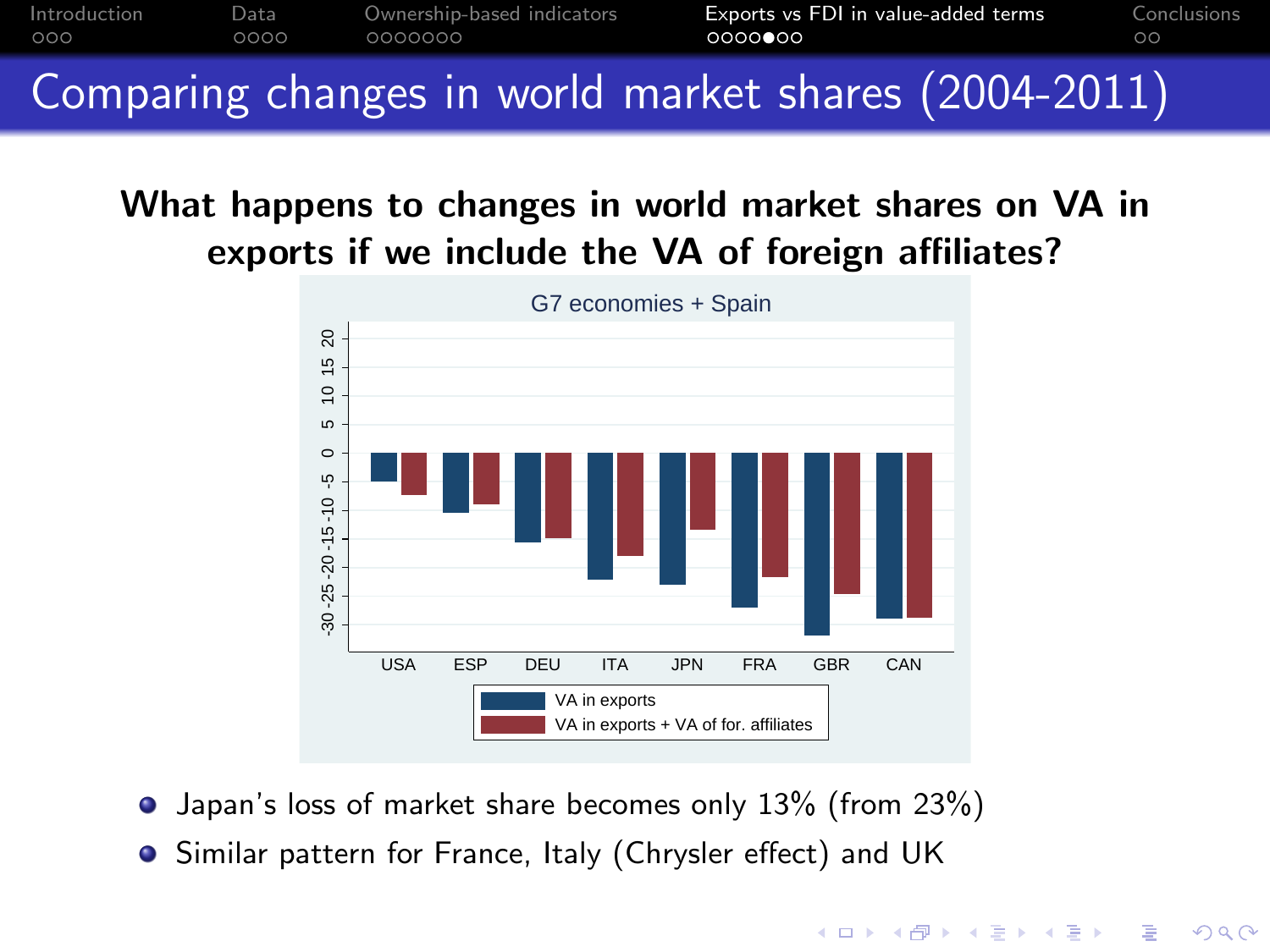

#### What happens to changes in world market shares on VA in exports if we include the VA of foreign affiliates?



**•** Improves the relative performance of Austria, Ireland and Belgium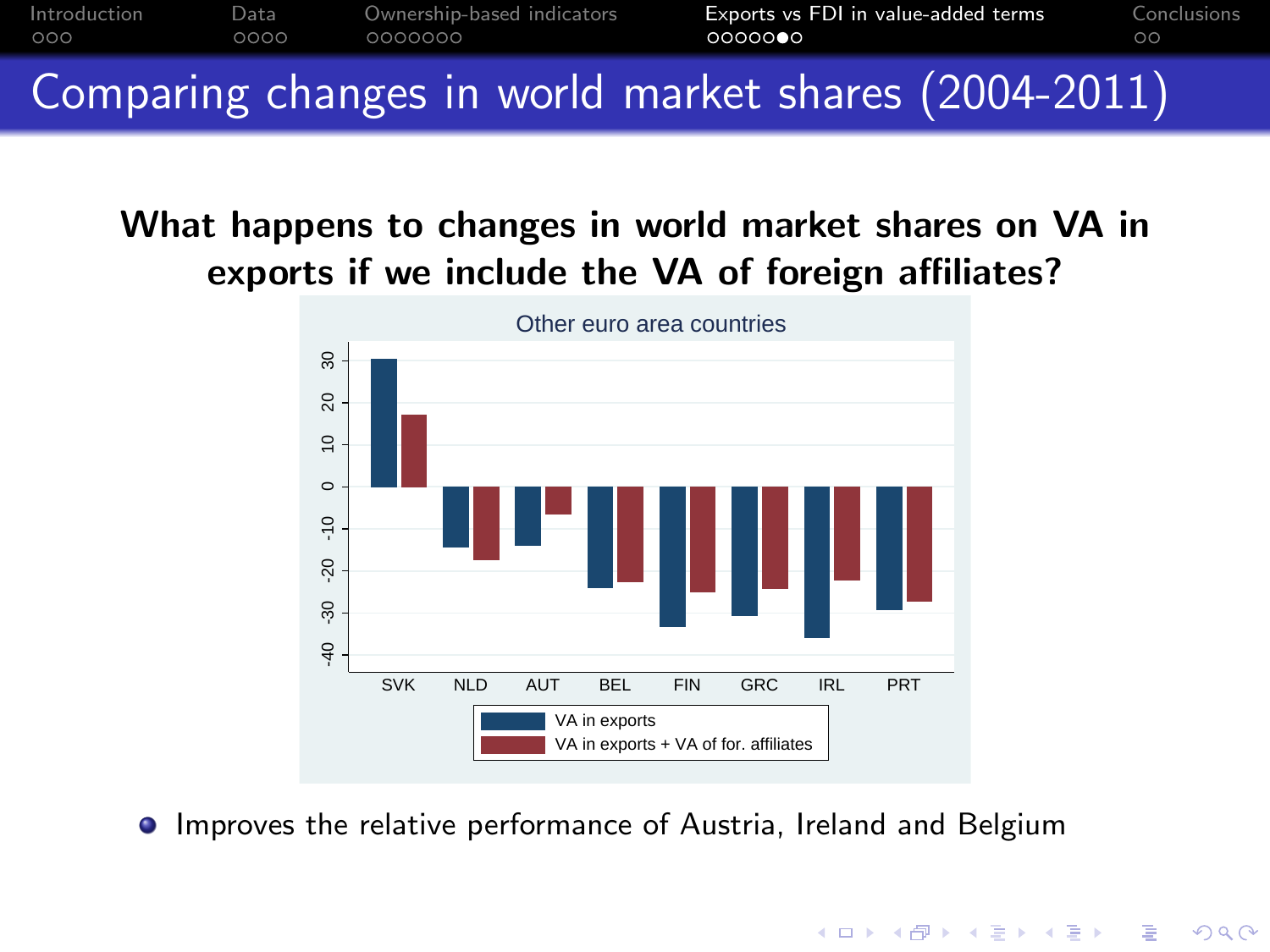

#### What happens to changes in world market shares on VA in exports if we include the VA of foreign affiliates?



**KORK STRAIN A BAR SHOP** 

• Differences are less pronounced for large emerging countries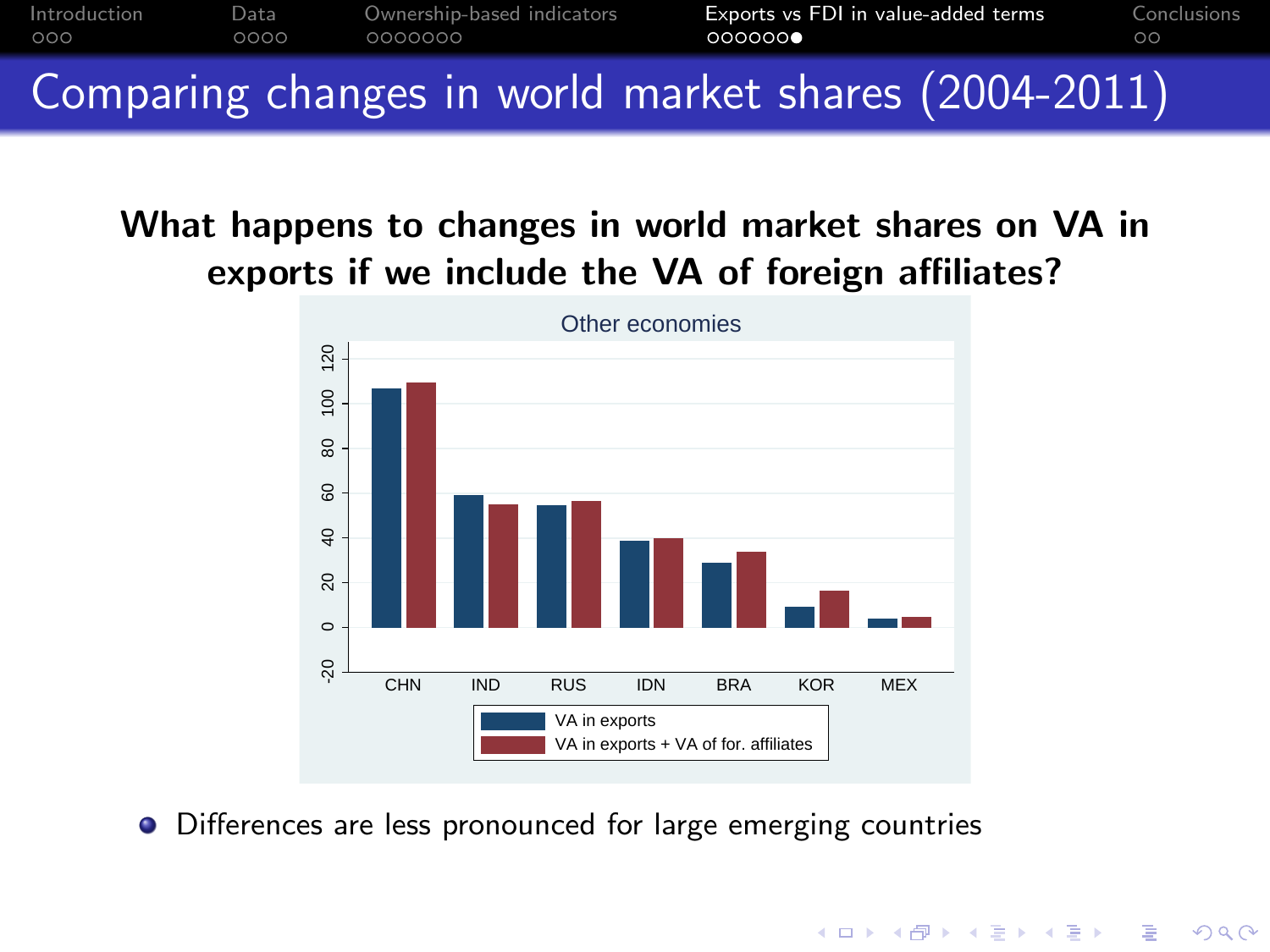| Concluding remarks (1) |      |                            |                                     |             |
|------------------------|------|----------------------------|-------------------------------------|-------------|
| Introduction           | Data | Ownership-based indicators | Exports vs FDI in value-added terms | Conclusions |
| 000                    | 0000 | 0000000                    | 0000000                             | nо          |

- First step toward a better understanding of multinational companies
	- **Innovative dataset with value added broken down by location of** activity and by ultimate owner country
	- Ownership-based measures of competitiveness
	- Value-added approach to exports and FDI
- <span id="page-23-0"></span>**•** Main results
	- Foreign affiliates matter
		- Almost 20% of world manufacturing VA
	- Ownership-based indicators differ from location-based indicators
		- VA by nationality of firms larger than domestic VA only in some, but not all, advanced economies (esp. France, U.K and, to a lower extent, Japan, U.S. and Germany)
	- Considering foreign affiliates also matters for assessing countries' recent performance on international markets
		- Loss of market share becomes smaller for Japan, U.K. and, to a lower extent, France and Italy

**KORK ERKER ADE YOUR**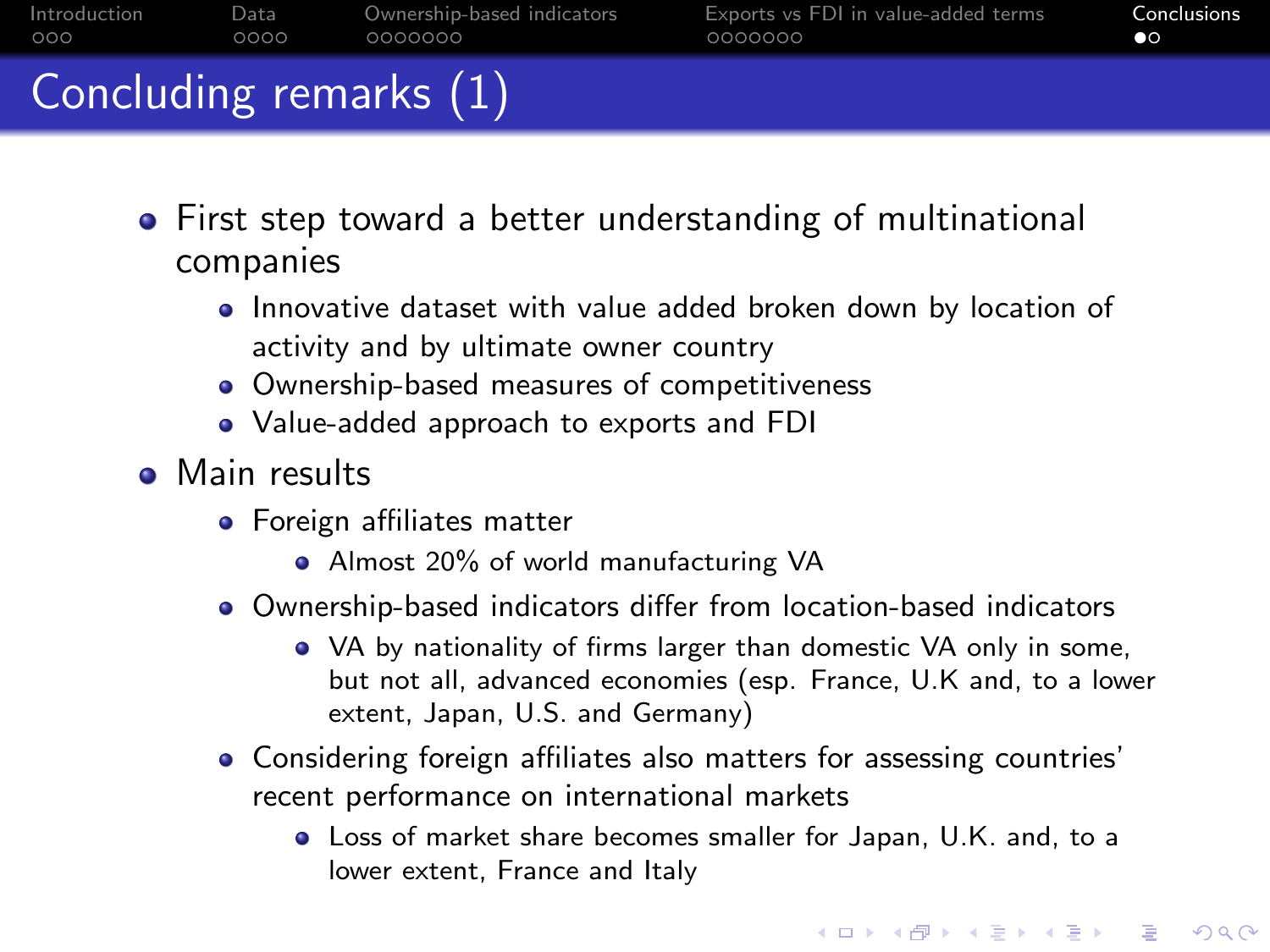| Introduction           | Data | Ownership-based indicators | Exports vs FDI in value-added terms | Conclusions |
|------------------------|------|----------------------------|-------------------------------------|-------------|
| 000                    | 0000 | 0000000                    | 0000000                             | $\circ$     |
| Concluding remarks (2) |      |                            |                                     |             |

- Improvement of official statistics on foreign affiliates (esp. for value added and trade) is needed for further progress
- Geography-based measures remain the appropriate measures "for most public policy and research issues"...
- ... but taking into account the ownership of production is necessary for the analysis of:
	- Competitiveness of a country's firms and factors of production
	- Monetary policy (foreign affiliates and intra-group finance)
	- **Taxation (transfer pricing)**
	- Trade negotiations (market access)
	- Income distribution (larger capital share in foreign affiliates)

**KORKAR KERKER EL VOLO** 

<span id="page-24-0"></span>• "Ownership as well as geography matters for economic behavior" (Baldwin and Kimura 1998)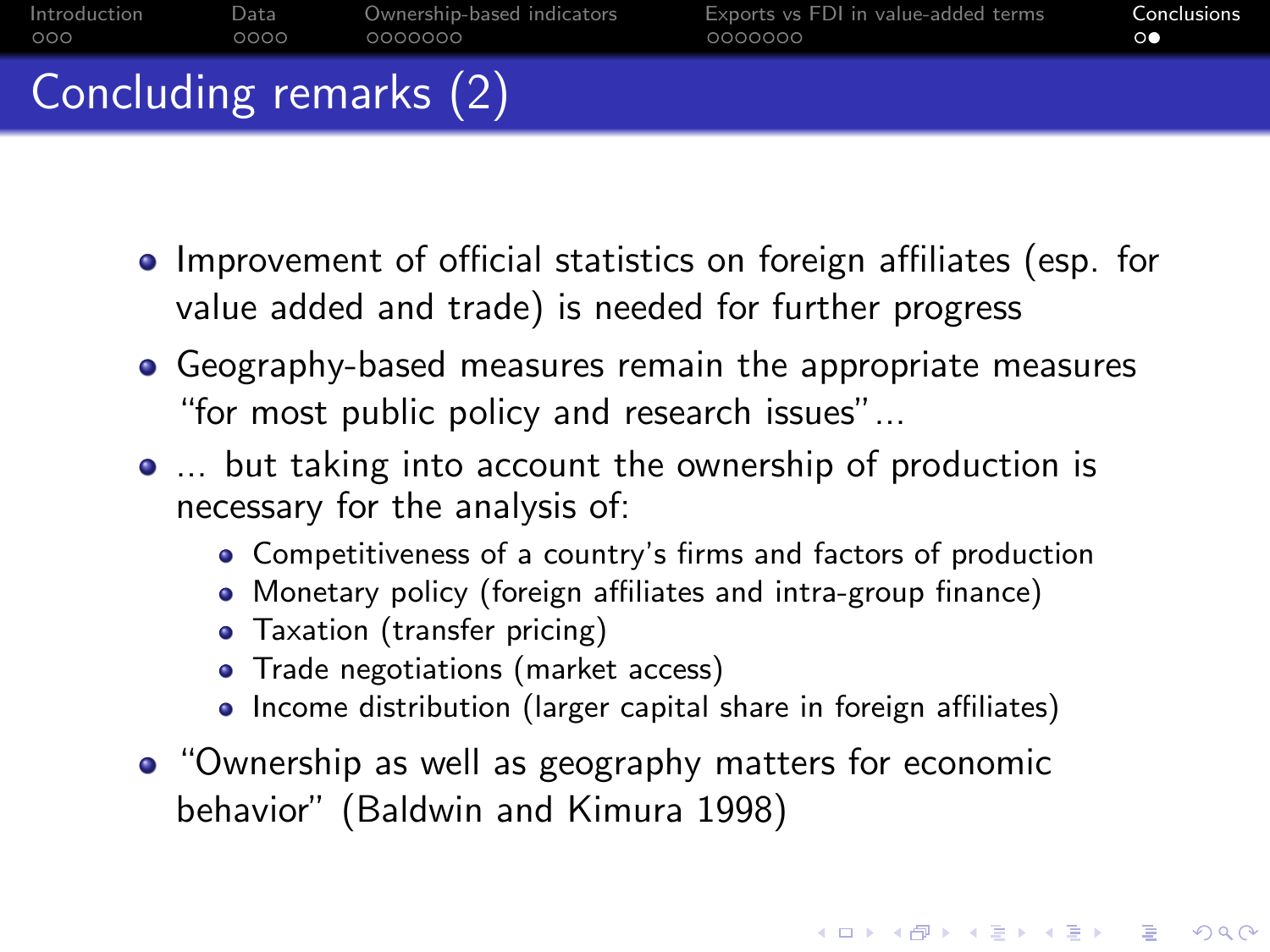| Introduction | Data. | Ownership-based indicators | Exports vs FDI in value-added terms | Conclusions |
|--------------|-------|----------------------------|-------------------------------------|-------------|
| 000          | ററററ  | 0000000                    | 0000000                             | OC          |

# <span id="page-25-0"></span>Thank you for your attention

K ロ X イロ X K ミ X K ミ X ミ X Y Q Q Q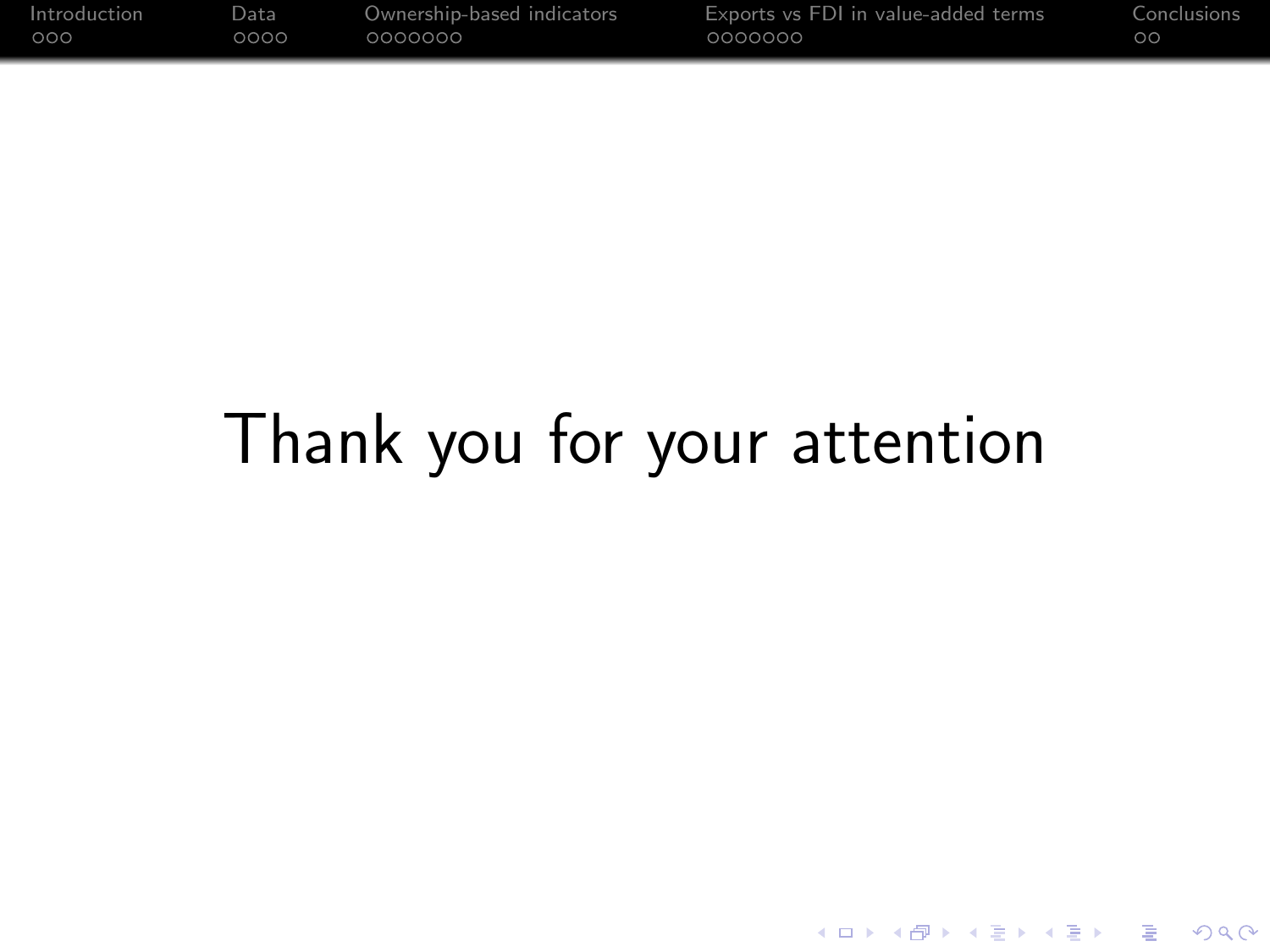|              |      | Availability of FATS data  |                                     |             |
|--------------|------|----------------------------|-------------------------------------|-------------|
| Introduction | Data | Ownership-based indicators | Exports vs FDI in value-added terms | Conclusions |
| റററ          | റററെ | .0000000                   | 0000000                             | ററ          |

#### Share of activity of foreign affiliates for which FATS data is available

| Year | Sales | Empl | VA | LAB | CAP |
|------|-------|------|----|-----|-----|
| 2004 | 78    | 55   | 58 | 60  | 55  |
| 2005 | 78    | 55   | 57 | 58  | 54  |
| 2006 | 75    | 56   | 61 | 62  | 55  |
| 2007 | 77    | 60   | 63 | 63  | 58  |
| 2008 | 75    | 58   | 62 | 63  | 60  |
| 2009 | 79    | 63   | 58 | 65  | 53  |
| 2010 | 77    | 60   | 59 | 61  | 54  |
| 2011 | 78    | 62   | 58 | 61  | 54  |

K ロ X K 메 X K B X X B X X D X O Q Q O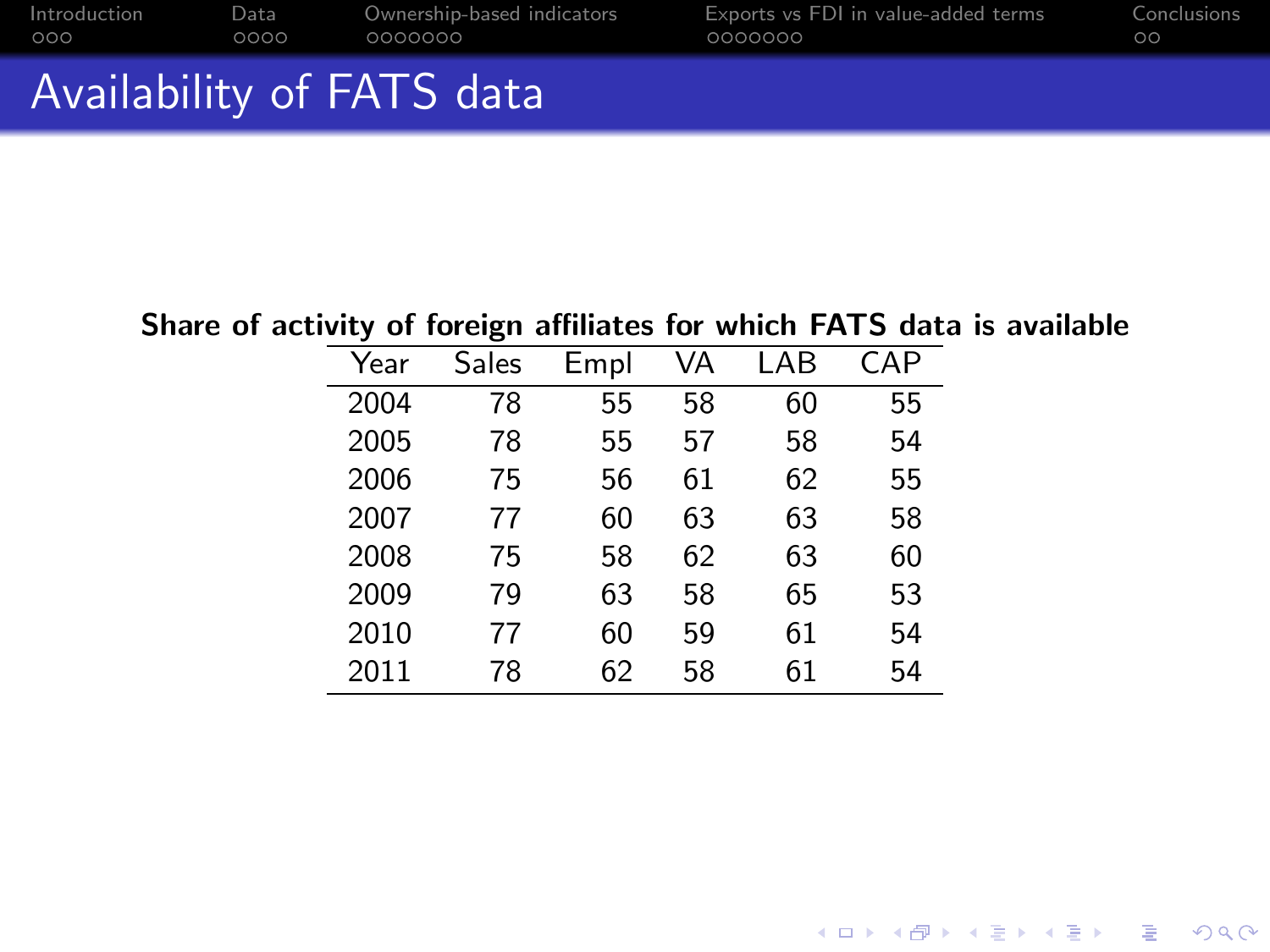$\overline{\phantom{0}}$ 

[Introduction](#page-2-0) [Data](#page-5-0) [Ownership-based indicators](#page-9-0) [Exports vs FDI in value-added terms](#page-16-0) [Conclusions](#page-23-0)

# Availability of FATS data

| Ctrl       | %World | Sales | Empl | VA | LAB | CAP |
|------------|--------|-------|------|----|-----|-----|
| <b>USA</b> | 26.3   | 90    | 63   | 89 | 91  | 88  |
| <b>JPN</b> | 10.6   | 98    | 99   | 27 | 34  | 20  |
| DEU        | 10.2   | 90    | 80   | 56 | 62  | 50  |
| GBR        | 8.8    | 83    | 41   | 58 | 58  | 58  |
| <b>FRA</b> | 6.5    | 88    | 82   | 50 | 95  | 62  |
| <b>NLD</b> | 6.3    | 78    | 77   | 64 | 76  | 54  |
| CHE        | 4.6    | 77    | 62   | 79 | 79  | 79  |
| <b>ITA</b> | 2.6    | 92    | 93   | 58 | 34  | 33  |
| <b>KOR</b> | 2.5    | 5     | 2    | 3  | 0   | 0   |
| <b>SWE</b> | 2.2    | 96    | 93   | 53 | 42  | 30  |
|            |        |       |      |    |     |     |

#### By controlling country

| Loc        | %World | Sales | Empl | VA | LAB | CAP |
|------------|--------|-------|------|----|-----|-----|
| <b>USA</b> | 16.1   | 95    | 87   | 95 | 78  | 74  |
| <b>CHN</b> | 10.2   | 58    | 57   | 14 | 24  | 22  |
| DEU        | 8.3    | 95    | 94   | 93 | 93  | 93  |
| GBR        | 4.7    | 93    | 90   | 90 | 85  | 95  |
| <b>CAN</b> | 4.3    | 93    | 85   | 70 | 63  | 84  |
| <b>BRA</b> | 4.1    | 80    | 82   | 31 | 33  | 46  |
| <b>FRA</b> | 4.0    | 95    | 95   | 95 | 96  | 95  |
| <b>ESP</b> | 2.7    | 91    | 95   | 83 | 86  | 78  |
| <b>BEL</b> | 2.7    | 80    | 89   | 37 | 42  | 51  |
| <b>ITA</b> | 2.6    | 82    | 91   | 80 | 74  | 88  |

#### <span id="page-27-0"></span>By location country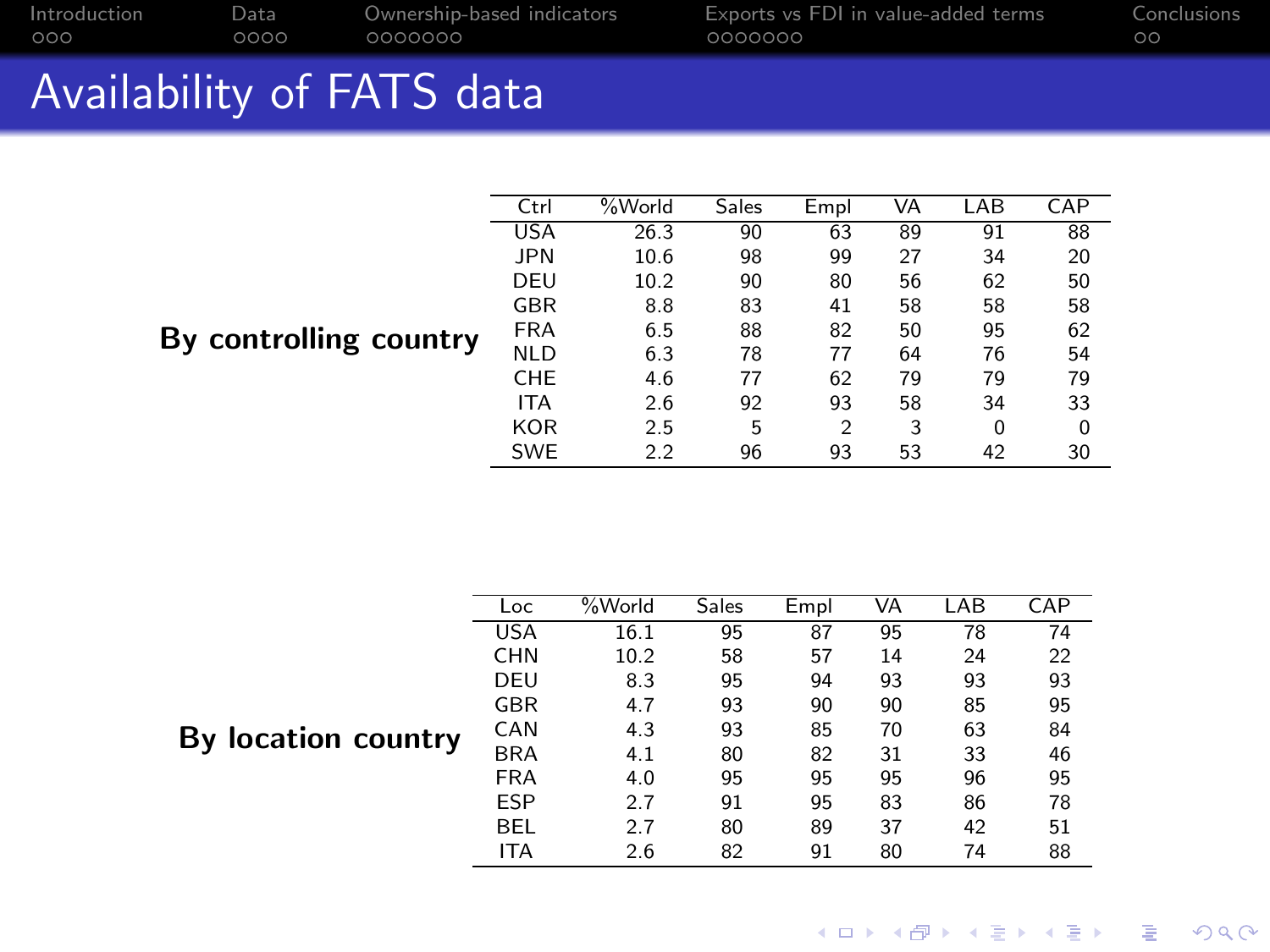| Introduction | Data | Ownership-based indicators | Exports vs FDI in value-added terms | Conclusions |
|--------------|------|----------------------------|-------------------------------------|-------------|
| റററ          | റററ  | 0000000                    | 0000000                             | ററ          |
|              |      |                            |                                     |             |

# Asymmetries in FATS data

#### Comparison with total sales reported by the controlling country

| Ctrl       | Sales (our estim.) | Sales (outward FATS) | Ratio |
|------------|--------------------|----------------------|-------|
| <b>USA</b> | 2459               | 2611                 | 0.94  |
| <b>JPN</b> | 987                | 1108                 | 0.89  |
| DEU        | 957                | 879                  | 1.09  |
| <b>GBR</b> | 826                | 641                  | 1.29  |
| <b>FRA</b> | 602                | 802                  | 0.75  |
| <b>ITA</b> | 242                | 278                  | 0.87  |
| <b>SWE</b> | 202                | 248                  | 0.82  |
| CAN        | 132                | 169                  | 0.78  |
| <b>FIN</b> | 122                | 130                  | 0.94  |
| <b>LUX</b> | 118                | 88                   | 1.34  |
| AUT        | 106                | 83                   | 1.27  |
| <b>BEL</b> | 105                | 30                   | 3.52  |
| <b>IRL</b> | 82                 | 27                   | 3.05  |
| <b>ESP</b> | 63                 | 62                   | 1.01  |
| <b>POL</b> | 20                 | 18                   | 1.12  |

Examples of large asymmetries between inward and (mirror) outward data

- **Belgian-owned affiliates in US, Germany and France**
- **a** Irish-owned affiliates in US
- Luxembourg-owned affiliates in Germany
- UK-owned affiliates in US and Germany
- Swedish-owned affiliates in US
- <span id="page-28-0"></span>US-owned and Japanese-owned affiliates [in](#page-27-0) [Ho](#page-29-0)[n](#page-27-0)[g K](#page-28-0)[o](#page-29-0)[n](#page-24-0)[g](#page-25-0)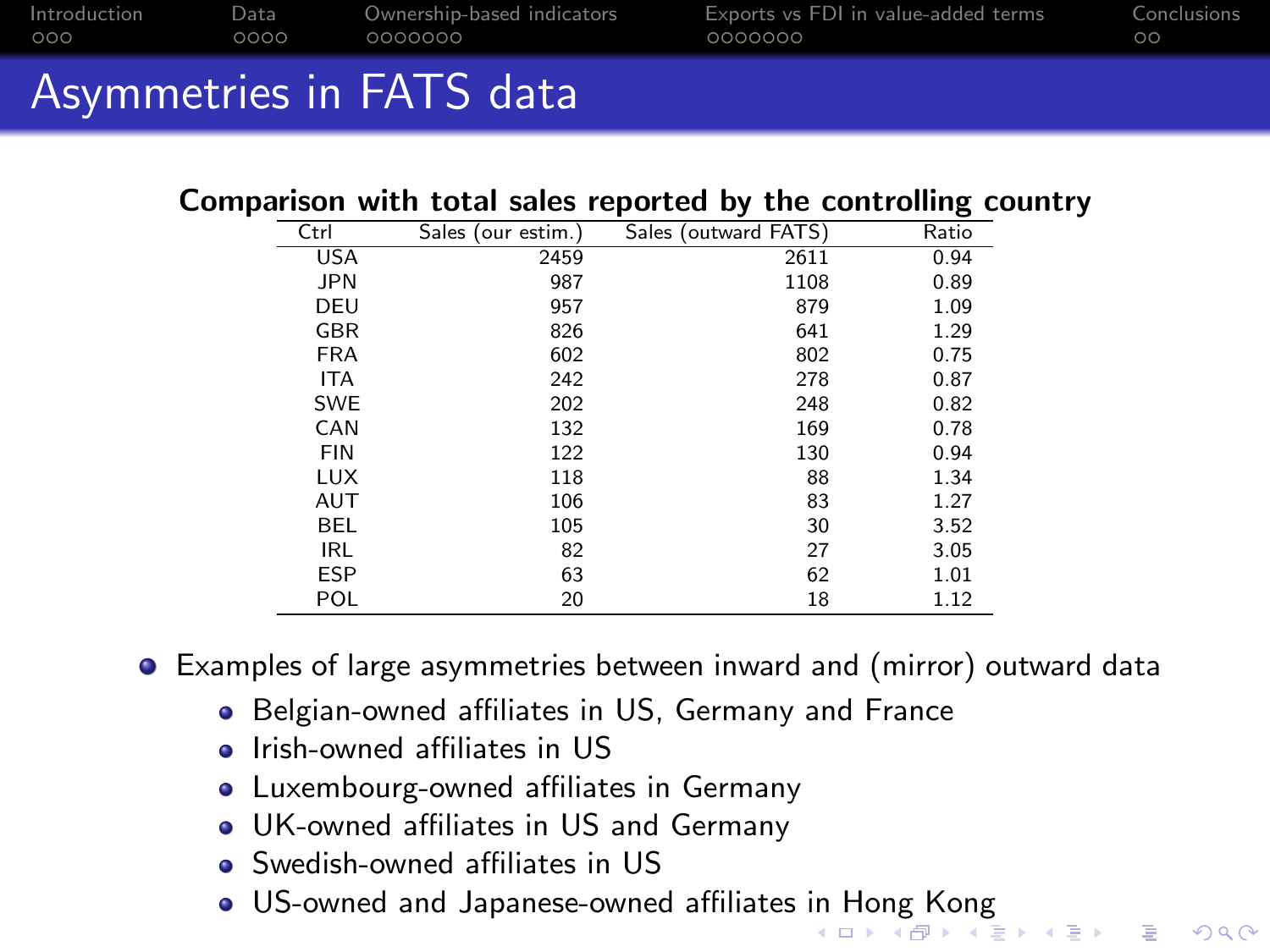| Introduction | Data | Ownership-based indicators | Exports vs FDI in value-added terms | Conclusions |
|--------------|------|----------------------------|-------------------------------------|-------------|
| റററ          | 0000 | 0000000                    | 0000000                             | ററ          |
|              |      | Robustness analysis (2011) |                                     |             |

#### Ratio between VA by nationality of firms and VA by location of activity

| Country    | <b>Baseline</b> | Robustness |
|------------|-----------------|------------|
| <b>CHN</b> | 0.93            | 0.93       |
| USA        | 1.10            | 1.13       |
| <b>JPN</b> | 1.16            | 1.14       |
| DEU        | 1.09            | 1.10       |
| <b>ITA</b> | 0.99            | 0.96       |
| <b>BRA</b> | 0.72            | 0.72       |
| KOR        | 1.05            | 1.06       |
| CAN        | 0.78            | 0.78       |
| <b>RUS</b> | 0.87            | 0.87       |
| <b>IND</b> | 0.97            | 0.97       |
| GBR        | 1.25            | 1.26       |
| <b>FRA</b> | 1.26            | 1.28       |
| MEX        | 0.79            | 0.79       |
| <b>IDN</b> | 0.80            | 0.80       |
| ESP        | 0.83            | 0.82       |

- Robustness estimates do not impose consistency with total activity reported by inward country
- <span id="page-29-0"></span>This has a relatively minor impact on the ratio between VA by nationality of firms and VA by location

**KORK STRATER STRAKES**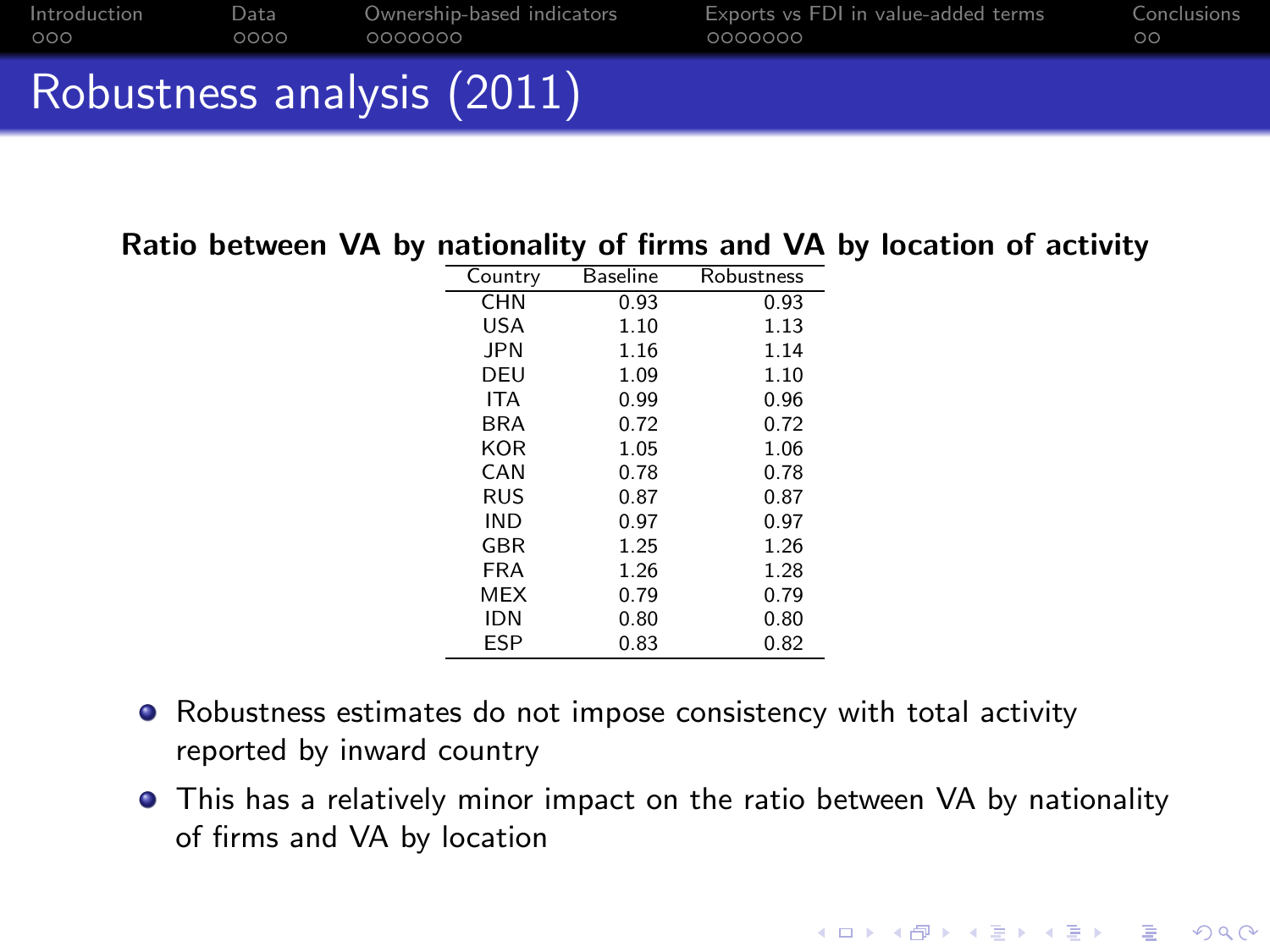

## Importance of service activities in manufacturing groups

- How much do non-manufacturing activities matter for sales and profits of manufacturing groups?
- Evidence from selected large multinationals:
	- **Apple Inc.:** 10% of sales in 'iTunes, Software and Services'
	- **FCA Group:** 1% of sales in 'Other activities' (group services & media)
	- Philips Group: 4% of sales in 'Innovation, group & services' (group services  $+$  IP services)
	- $\bullet$  Toyota Motor Corporation: 10% of sales and 28% of operating income in 'Financial services & other activities'
	- Volkswagen Group: 10% of sales and 13% of operating income in 'Financial services'
	- Notes: 2014 data. Inter-company transactions included except for Apple

**KORKA SERKER ORA**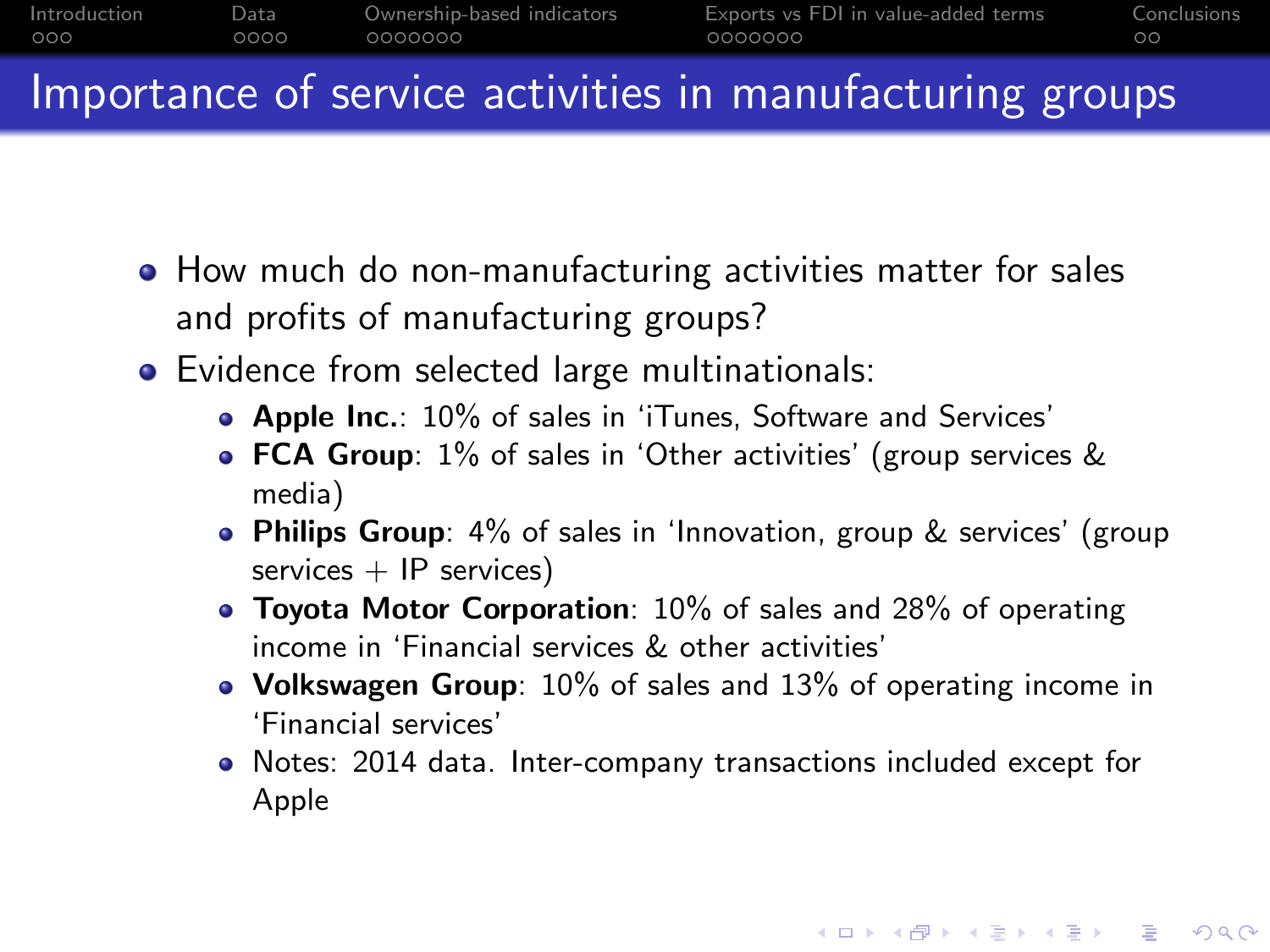[Introduction](#page-2-0) [Data](#page-5-0) [Ownership-based indicators](#page-9-0) [Exports vs FDI in value-added terms](#page-16-0) [Conclusions](#page-23-0)

# Correlation between FATS and ORBIS: Log employment



K ロ ▶ K @ ▶ K 할 > K 할 > 1 할 > 1 이익어

Slope of the fitted line  $= 0.80$  (s.e.  $= 0.03$ )

 $R$ -squared = 0.73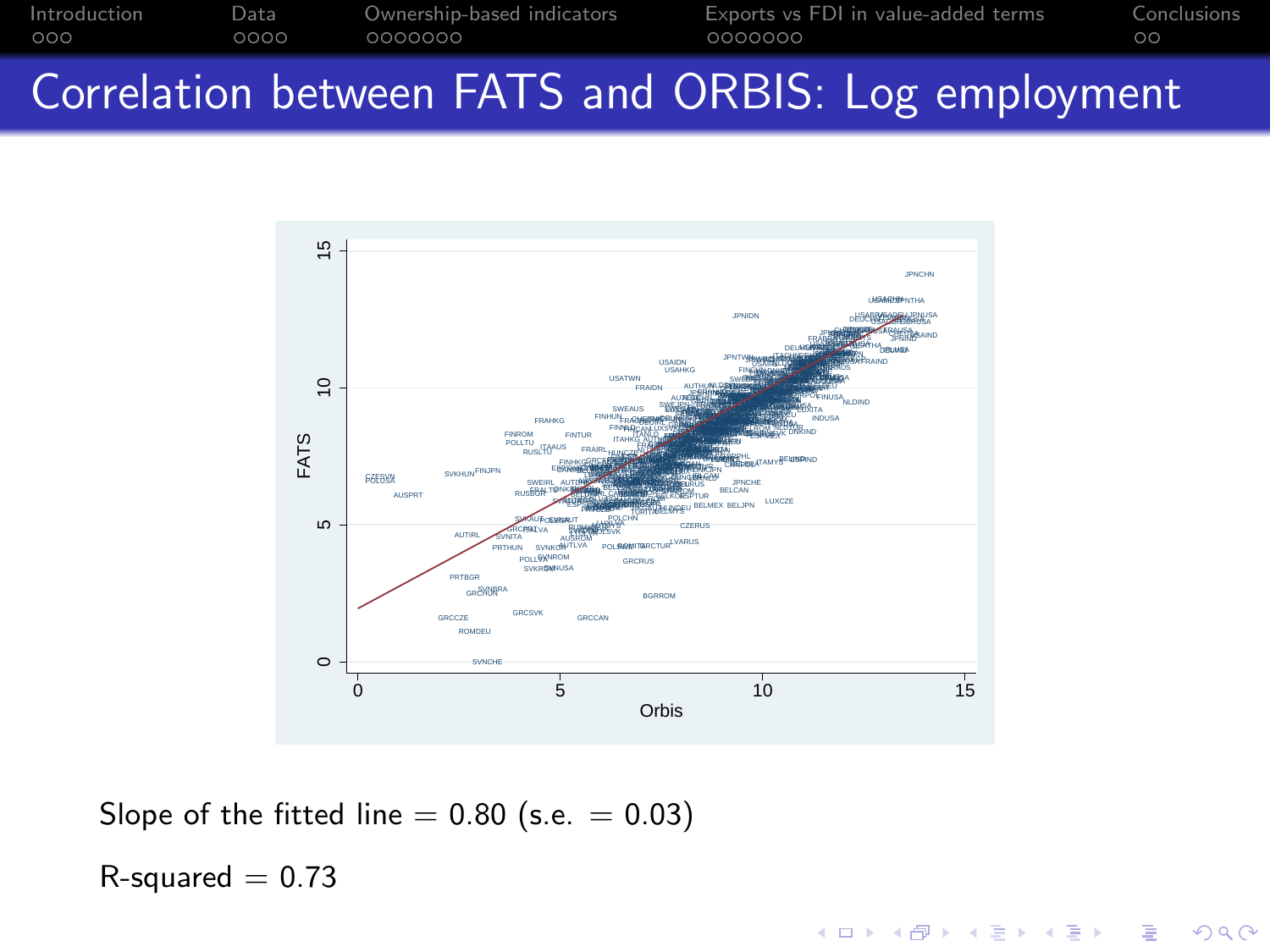[Introduction](#page-2-0) [Data](#page-5-0) [Ownership-based indicators](#page-9-0) [Exports vs FDI in value-added terms](#page-16-0) [Conclusions](#page-23-0)

#### Correlation between FATS and ORBIS: Log sales



K ロ ▶ K @ ▶ K 할 > K 할 > 1 할 > 1 이익어

Slope of the fitted line  $= 0.81$  (s.e.  $= 0.04$ )

 $R$ -squared  $= 0.75$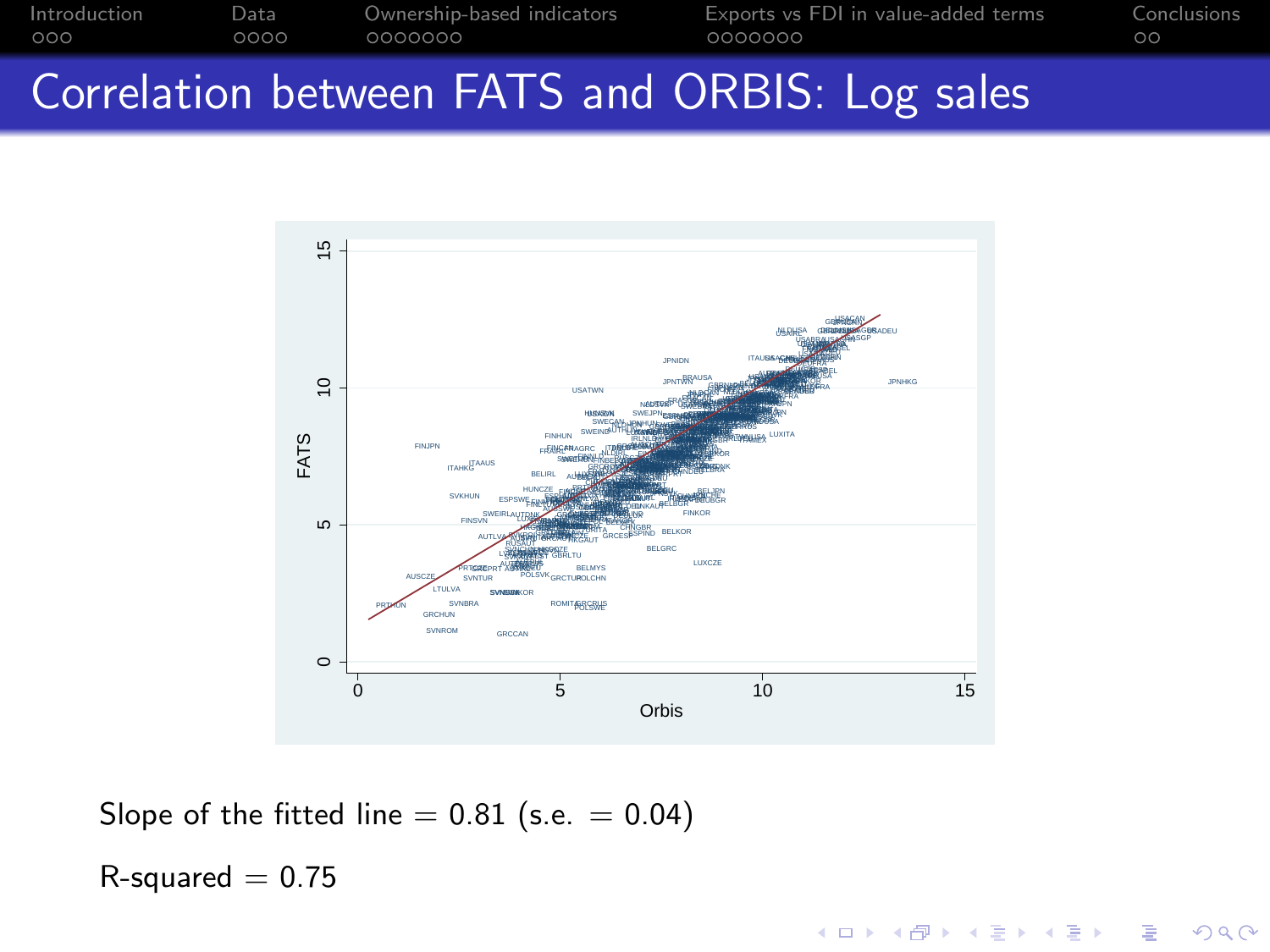| Introduction | Data | Ownership-based indicators       | Exports vs FDI in value-added terms | Conclusions |
|--------------|------|----------------------------------|-------------------------------------|-------------|
| 000          | 0000 | 0000000                          | 0000000                             | ററ          |
|              |      | 'Tax havens' and profits of MNEs |                                     |             |

#### Share of FDI income in 'tax havens' (2008-2012)

| Country    | $\%$ in 'tax havens' |
|------------|----------------------|
| <b>USA</b> | 51.0                 |
| BEL        | 49.0                 |
| ITA        | 42.5                 |
| GBR        | 40.3                 |
| DEU        | 34.4                 |
| <b>ESP</b> | 24.0                 |
| <b>SWE</b> | 23.9                 |
| FRA        | 23.5                 |
| AUT        | 15.8                 |

Source: Eurostat and Zucman (2014). Balance of payments data, total economy. Tax havens: Ireland, Luxembourg, Netherlands, Switzerland, Offshore countries.